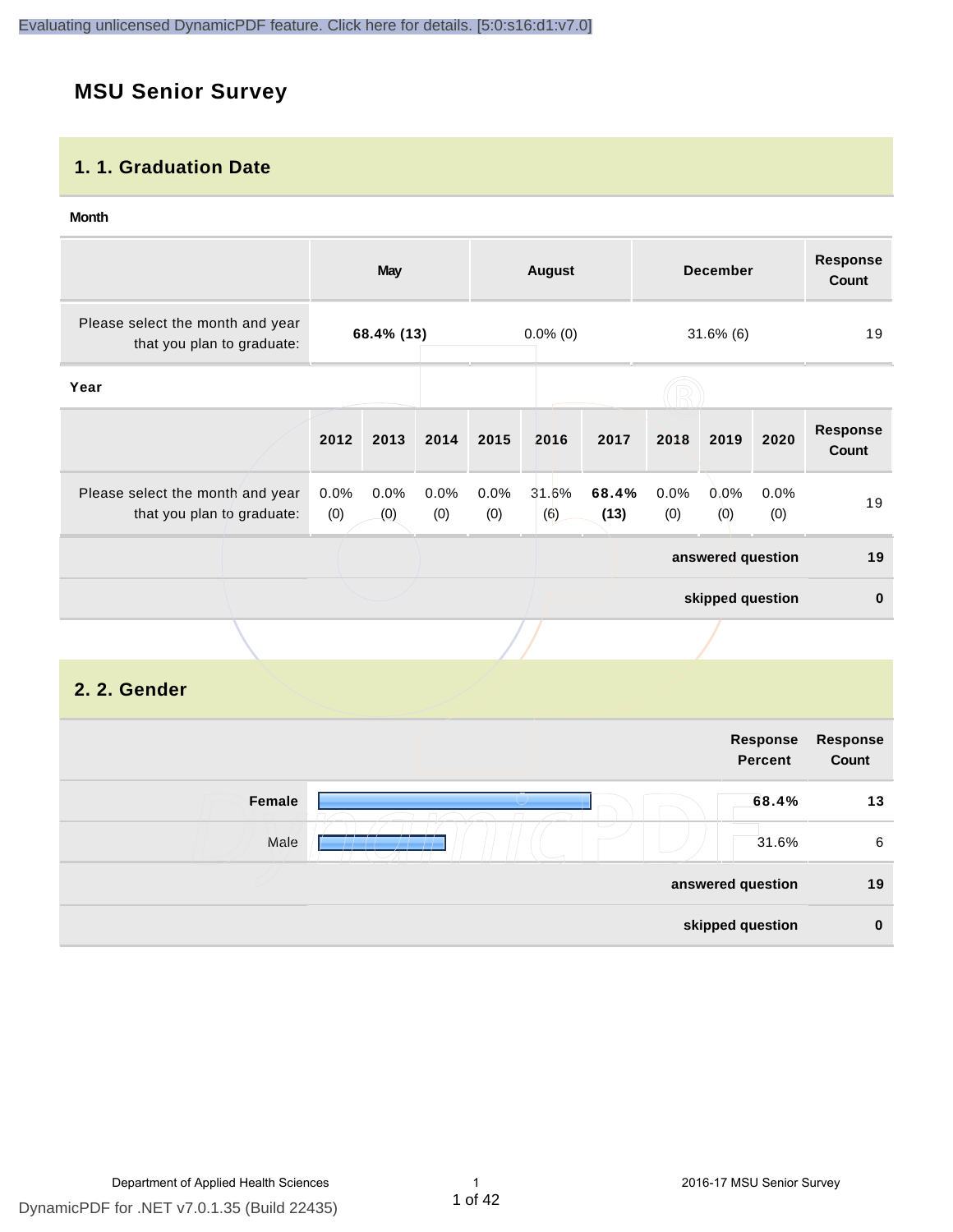### **3. 3. Ethnic Background**

|                                           | Response<br><b>Percent</b> |       | <b>Response</b><br>Count |
|-------------------------------------------|----------------------------|-------|--------------------------|
| White                                     |                            | 94.7% | 18                       |
| Black/African-American                    |                            | 0.0%  | $\mathbf 0$              |
| Asian                                     |                            | 0.0%  | $\pmb{0}$                |
| Hispanic/Latino                           |                            | 5.3%  | 1                        |
| American Indian/Alaskan Native            |                            | 0.0%  | $\mathbf 0$              |
| Native Hawaiian/Other Pacific<br>Islander |                            | 0.0%  | $\mathbf 0$              |
| Two or more races                         |                            | 0.0%  | $\mathbf 0$              |
|                                           | answered question          |       | 19                       |
|                                           | skipped question           |       | $\bf{0}$                 |
|                                           |                            |       |                          |

# **4. 4. Are you a U.S. citizen?**

|     |            | Response<br><b>Percent</b> | <b>Response</b><br>Count |
|-----|------------|----------------------------|--------------------------|
| Yes |            | 100.0%                     | 19                       |
| No  | $\bigcirc$ | 0.0%                       | 0                        |
|     |            | answered question          | 19                       |
|     |            | skipped question           | $\bf{0}$                 |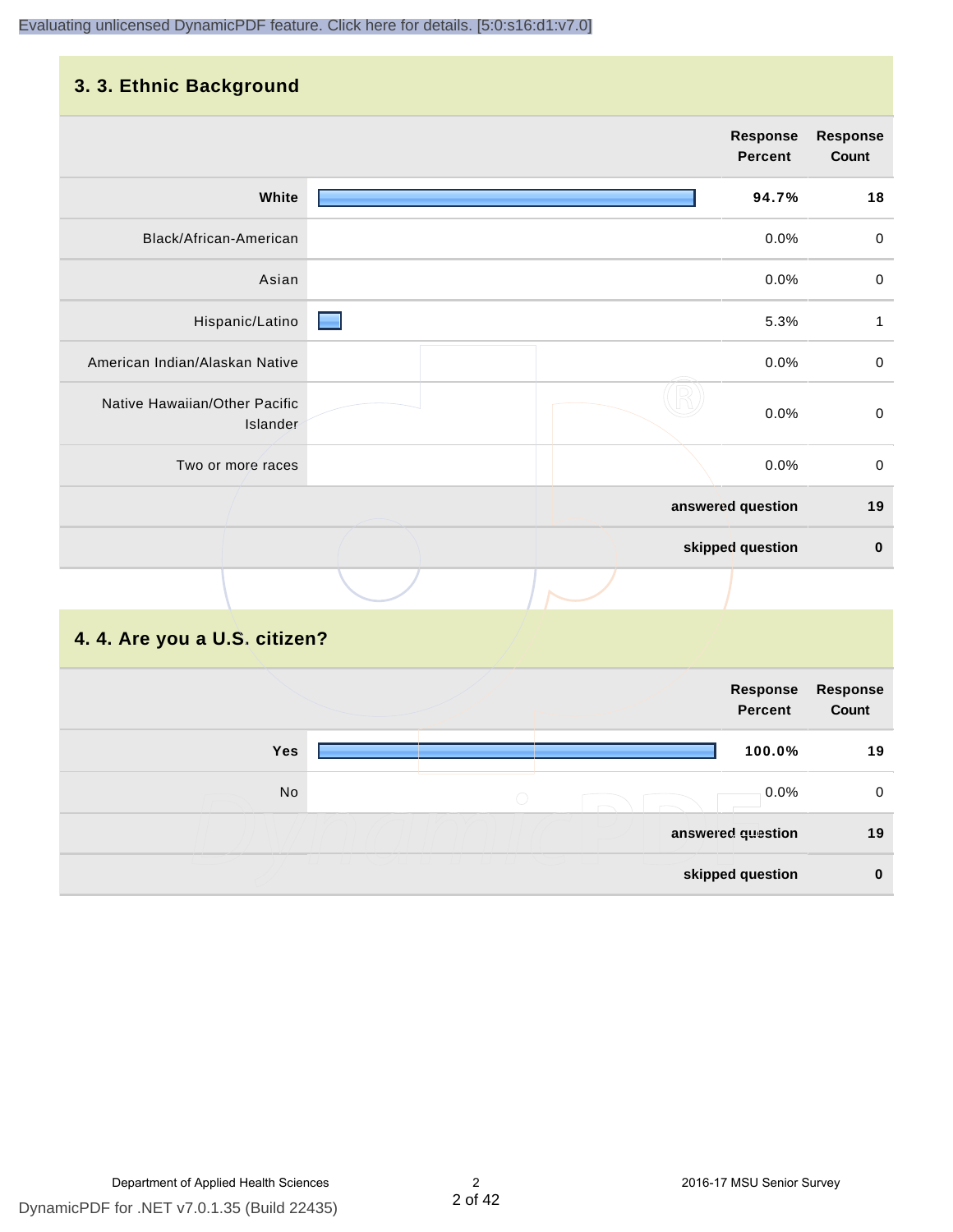# **5. 5. What is your residency classification at MSU? Response Response Percent Count In-state 57.9% 11** Out-of-state 42.1% 8 International 0.0% 0 **answered question 19 skipped question 0** DynamicPDF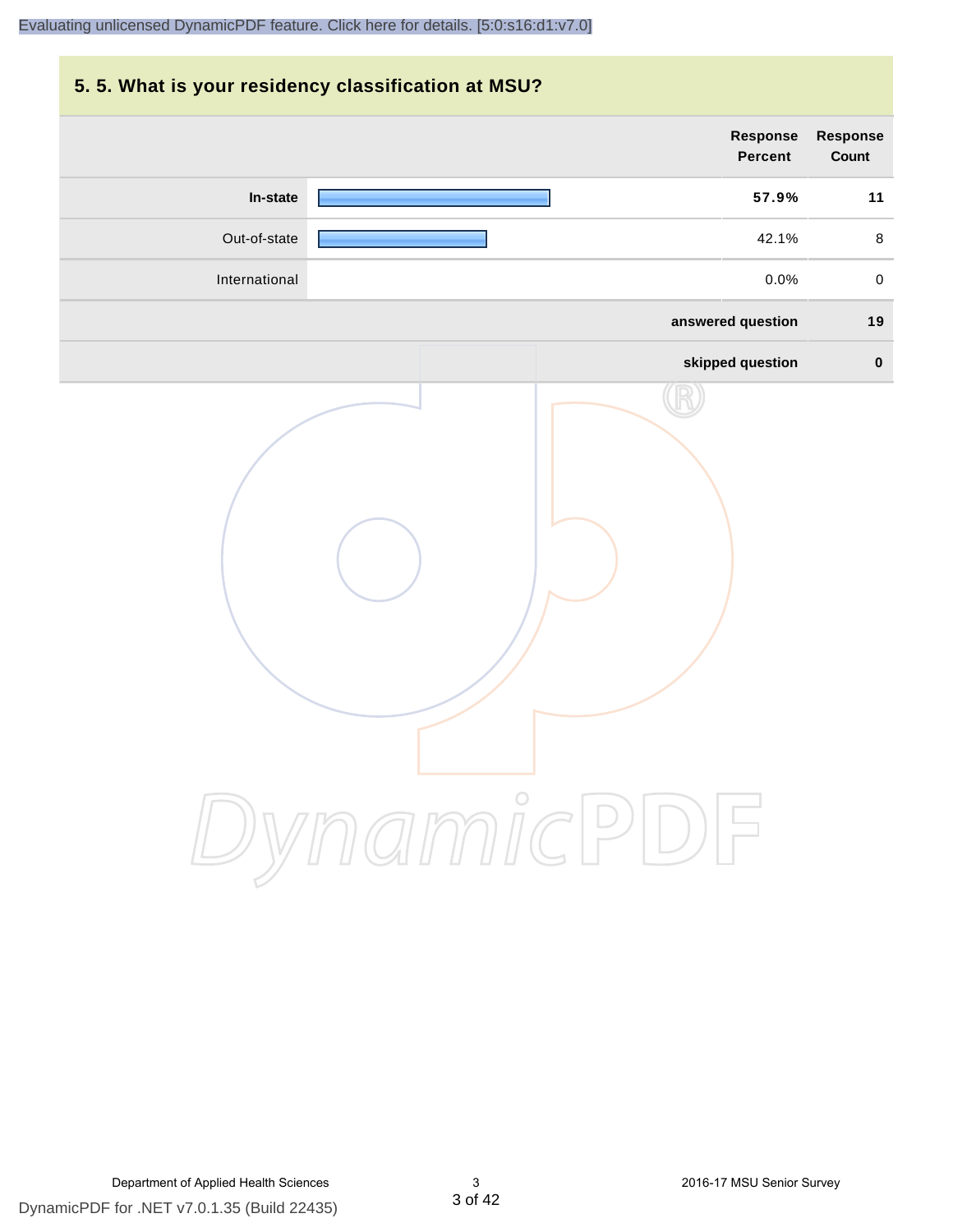| 5.5. What is your residency classification at MSU? |          |
|----------------------------------------------------|----------|
| answered question                                  | 19       |
| skipped question                                   | $\bf{0}$ |

#### **6. 6. Age**

|               | <b>Response</b><br><b>Percent</b> | <b>Response</b><br>Count |
|---------------|-----------------------------------|--------------------------|
| 24 or younger | 100.0%                            | 19                       |
| 25-34         |                                   | 0.0%<br>$\mathbf 0$      |
| $35 - 44$     | 0.0%                              | $\mathbf 0$              |
| 45 or older   |                                   | $\mathbf 0$<br>0.0%      |
|               | answered question                 | 19                       |
|               | skipped question                  | $\mathbf 0$              |
|               |                                   |                          |

#### **7. 7. Has either of your parents received a bachelor's degree?**

|            | Response<br><b>Percent</b> | Response<br>Count |
|------------|----------------------------|-------------------|
| <b>Yes</b> | 78.9%                      | 15                |
| No         | 21.1%                      | $\overline{4}$    |
|            | answered question          | 19                |
|            | skipped question           | $\bf{0}$          |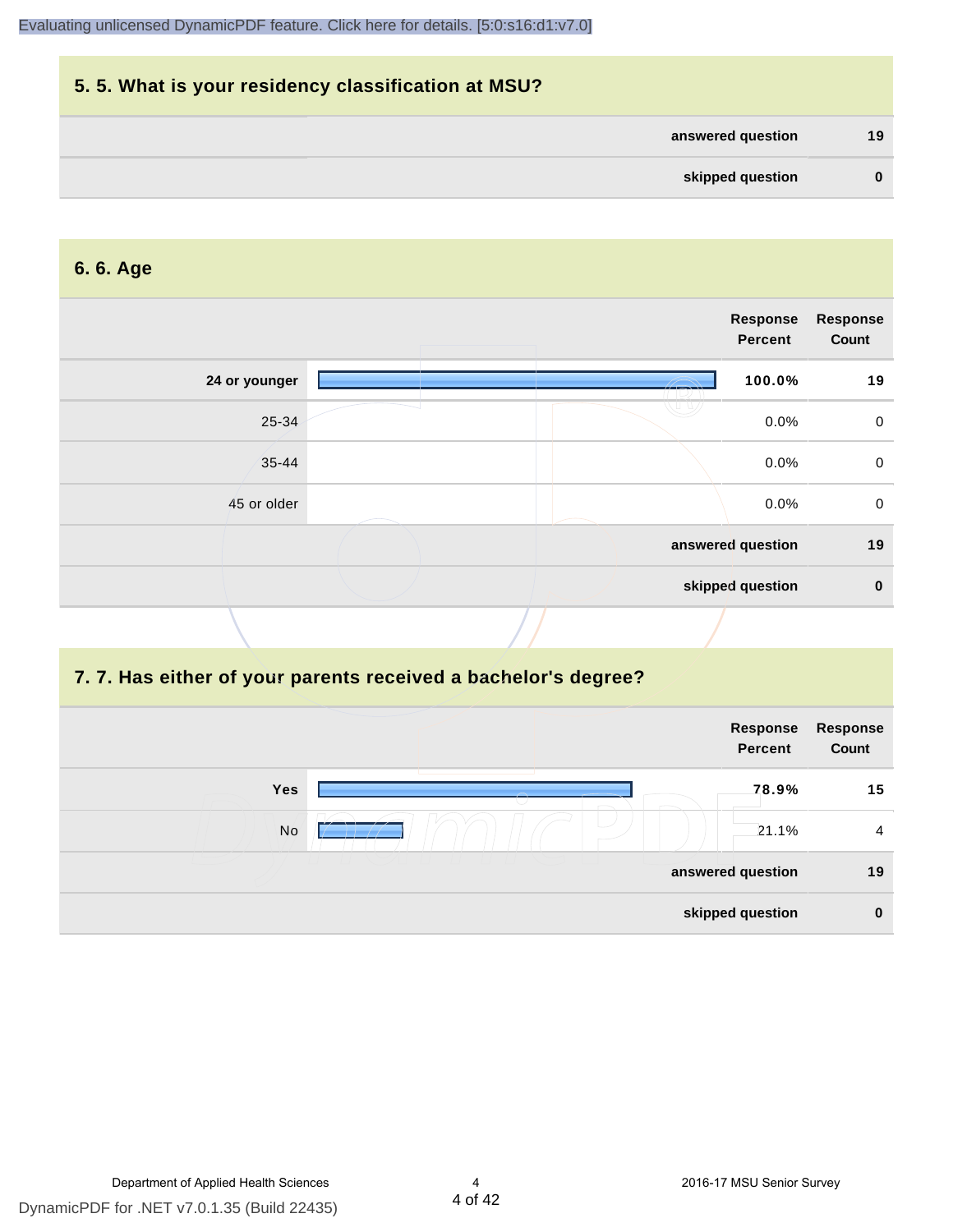#### **8. 8. Has either of your parents received a degree from MSU?**

| Response<br>Count | Response<br><b>Percent</b> |           |
|-------------------|----------------------------|-----------|
| 6                 | 31.6%                      | Yes       |
| 13                | 68.4%                      | <b>No</b> |
| 19                | answered question          |           |
| $\bf{0}$          | skipped question           |           |

| 9.9. What was your original entry status to MSU?    |                            |                          |
|-----------------------------------------------------|----------------------------|--------------------------|
|                                                     | Response<br><b>Percent</b> | <b>Response</b><br>Count |
| <b>Freshman</b>                                     | 94.7%                      | 18                       |
| Transfer from community<br>college/technical school | $0.0\%$                    | 0                        |
| Transfer from 4-yr institution                      | 5.3%                       | 1                        |
|                                                     | answered question          | 19                       |
|                                                     | skipped question           | $\bf{0}$                 |

**10. 10. How many credits were transferred?**

|             | Response<br><b>Percent</b> | <b>Response</b><br>Count |
|-------------|----------------------------|--------------------------|
| 12 or fewer | 0.0%                       | $\mathbf 0$              |
| 13-30       | 0.0%                       | $\mathbf 0$              |
| $31 - 60$   | 100.0%                     | 1                        |
| Over 60     | 0.0%                       | $\mathbf 0$              |
|             | answered question          | $\mathbf{1}$             |
|             | skipped question           | 18                       |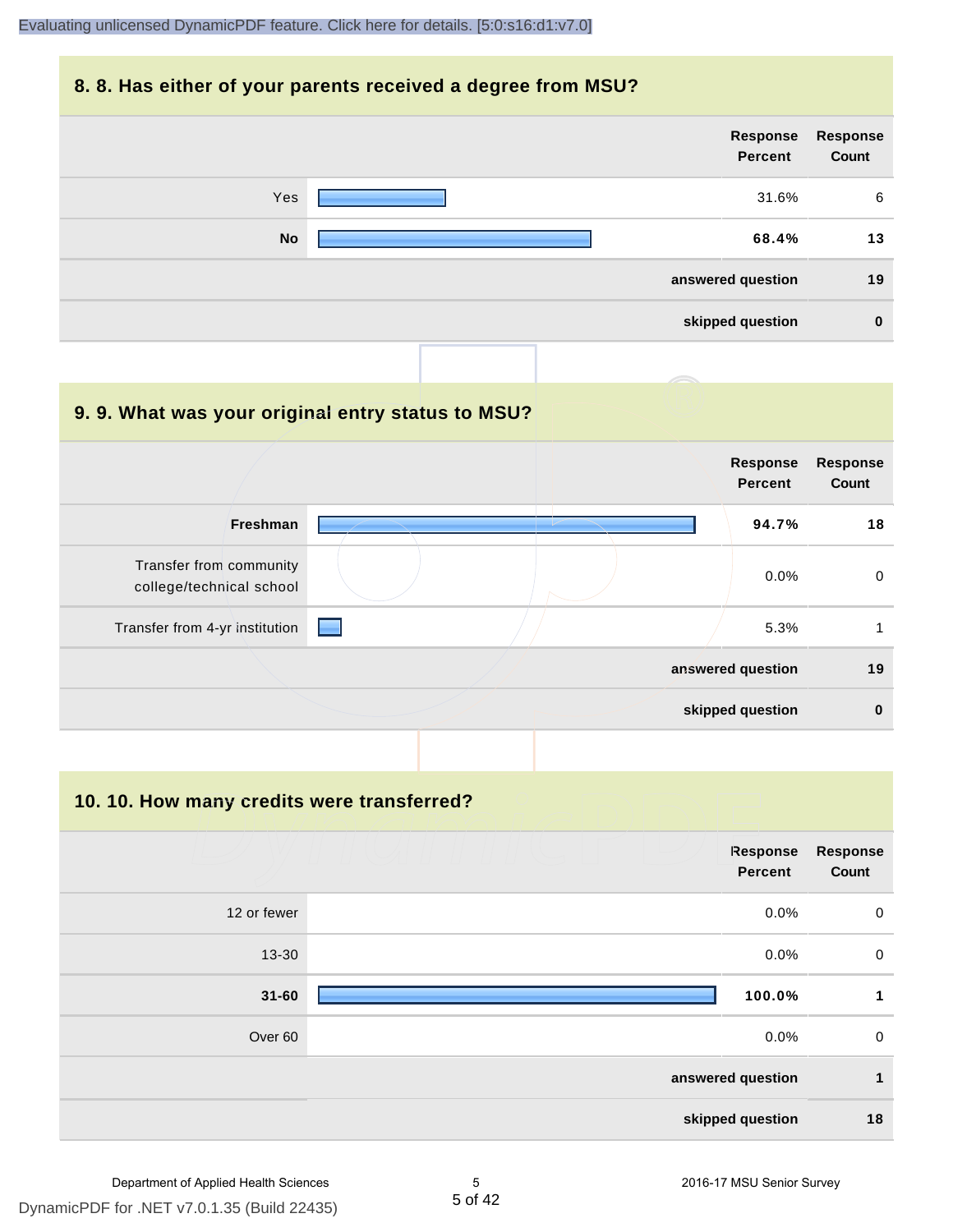#### **11. 11. Approximately what percent of your University Studies (general education) classes did you take at MSU?**

| <b>Response</b><br>Count | Response<br><b>Percent</b> |           |
|--------------------------|----------------------------|-----------|
| 0                        | $0.0\%$                    | Under 25% |
| $\pmb{0}$                | 0.0%                       | 25-49%    |
| 1                        | 100.0%                     | 50-74%    |
| $\mathsf{O}\xspace$      | 0.0%                       | 75-100%   |
| 1                        | answered question          |           |
| 18                       | skipped question           |           |
|                          |                            |           |

#### **12. 12. What has been your attendance status at MSU?**

|                            |  | <b>Response</b><br>Percent | <b>Response</b><br>Count |
|----------------------------|--|----------------------------|--------------------------|
| <b>Primarily full-time</b> |  | 100.0%                     | 19                       |
| Primarily part-time        |  | $0.0\%$                    | $\mathbf 0$              |
|                            |  | answered question          | 19                       |
|                            |  | skipped question           | $\bf{0}$                 |

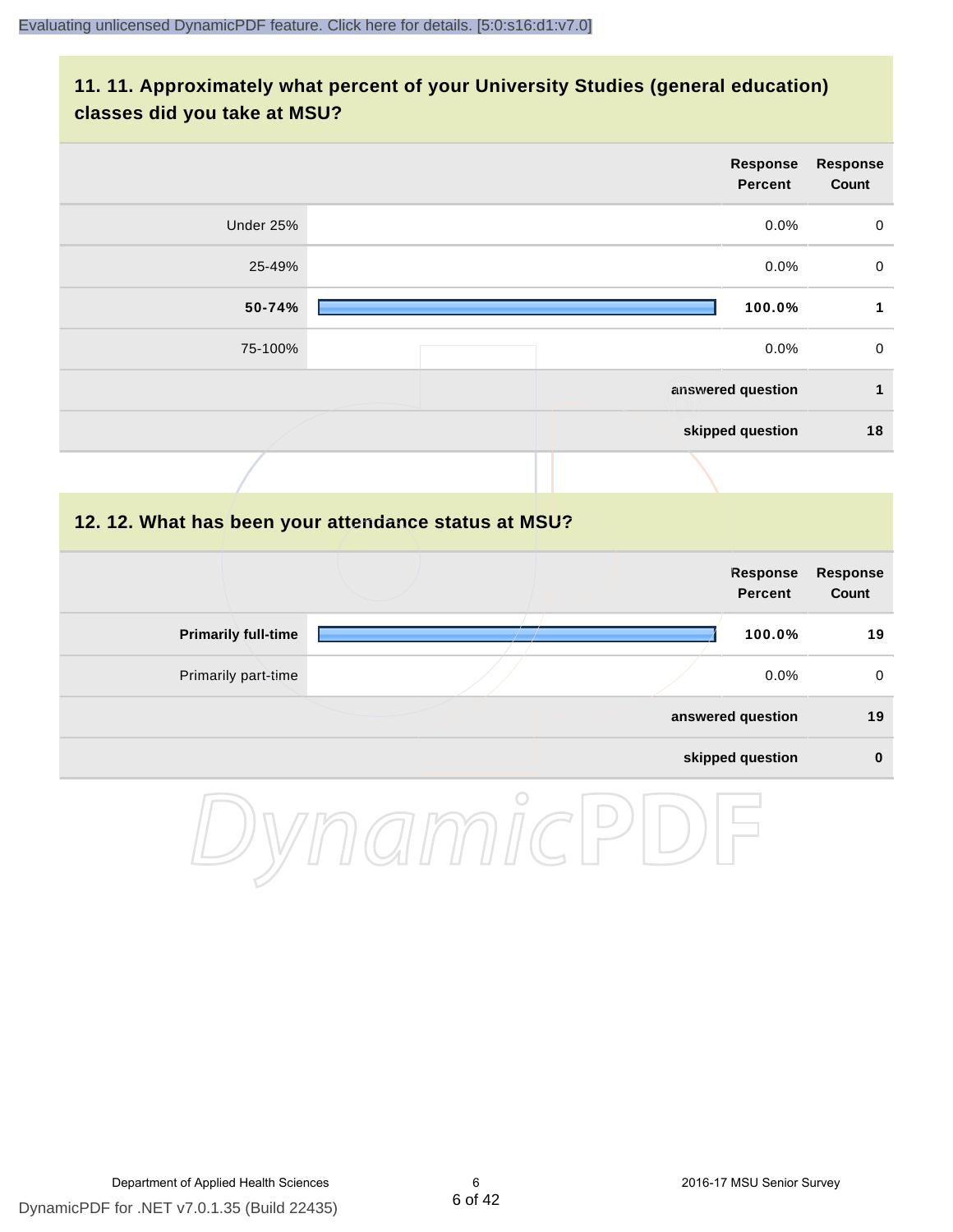# **13. 13. In which Residential College are you a member?**

|                            |  | <b>Response</b><br><b>Percent</b> | <b>Response</b><br>Count  |
|----------------------------|--|-----------------------------------|---------------------------|
| Do not know                |  | 5.3%                              | $\mathbf{1}$              |
| <b>Clark College</b>       |  | 15.8%                             | $\ensuremath{\mathsf{3}}$ |
| Elizabeth College          |  | 10.5%                             | $\overline{2}$            |
| Franklin-Springer Colleges |  | 0.0%                              | $\,0\,$                   |
| <b>Hart College</b>        |  | 31.6%                             | $\bf 6$                   |
| <b>Hester College</b>      |  | 0.0%                              | $\pmb{0}$                 |
| Regents College            |  | 15.8%                             | $\ensuremath{\mathsf{3}}$ |
| Richmond College           |  | 15.8%                             | $\mathbf{3}$              |
| White College              |  | 5.3%                              | $\mathbf{1}$              |
|                            |  | answered question                 | 19                        |
|                            |  | skipped question                  | $\mathbf 0$               |

DynamicPDF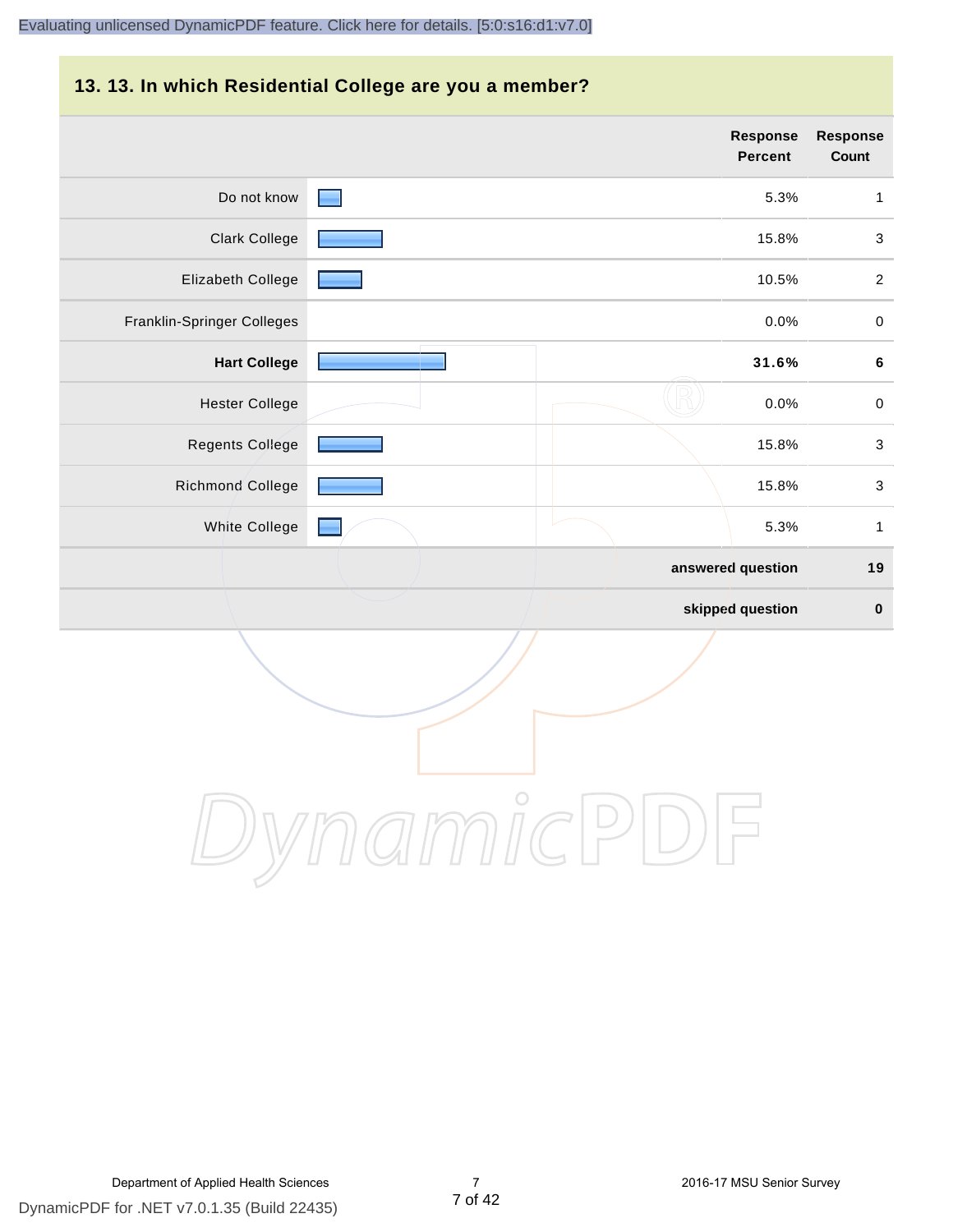# **13. 13. In which Residential College are you a member? answered question 19 skipped question 0**

# **14. 14. Have you ever received any type of Financial Aid while at MSU? (scholarships, grants, work-study, etc.)**



#### **15. 15. How many years will it take you to complete your degree from the point of your initial enrollment in college (including any time at a previous institution)?**

|               | <b>Response</b><br><b>Percent</b>               | <b>Response</b><br>Count |
|---------------|-------------------------------------------------|--------------------------|
| Two           | 0.0%                                            | $\mathbf 0$              |
| Three         | $\bigcirc$<br>0.0%                              | $\pmb{0}$                |
| Four          | 73.7%<br>___________________________<br>1 T 1 1 | 14                       |
| Five          | 15.8%                                           | $\mathsf 3$              |
| Six           | 5.3%<br>٠                                       | 1                        |
| More than six | 5.3%<br>╾                                       | $\mathbf{1}$             |
|               | answered question                               | 19                       |
|               | skipped question                                | $\pmb{0}$                |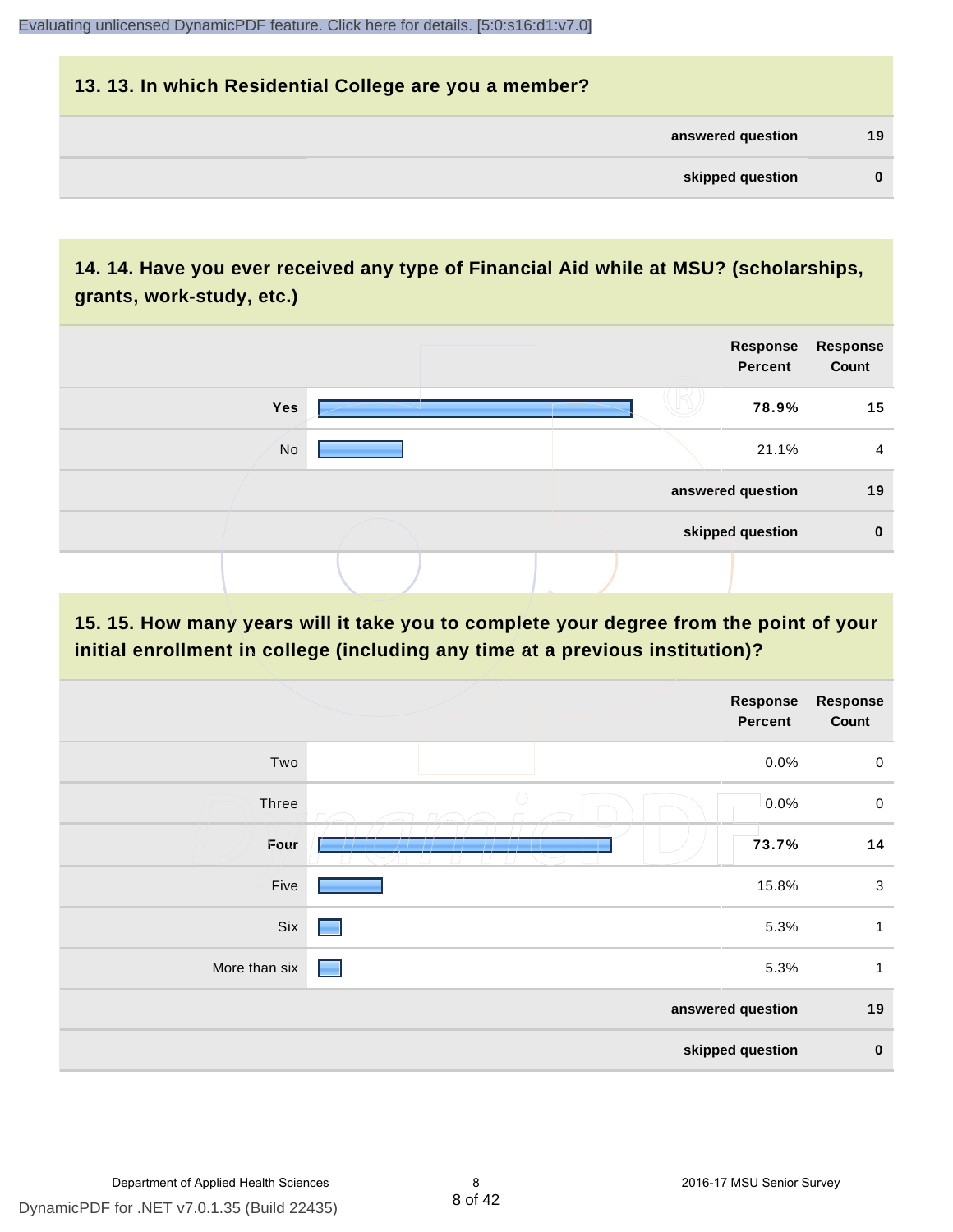#### **16. 16. In what range does your grade point average fall?**

|                | <b>Response</b><br>Percent | <b>Response</b><br>Count |
|----------------|----------------------------|--------------------------|
| Less than 2.00 | 0.0%                       | $\pmb{0}$                |
| $2.00 - 2.50$  | 5.3%                       | $\mathbf{1}$             |
| $2.51 - 3.00$  | 26.3%                      | $\sqrt{5}$               |
| $3.01 - 3.50$  | 42.1%                      | $\pmb{8}$                |
| $3.51 - 4.00$  | 26.3%                      | $\,$ 5 $\,$              |
|                | answered question          | 19                       |
|                | skipped question           | $\pmb{0}$                |
|                | $\bigcirc$                 |                          |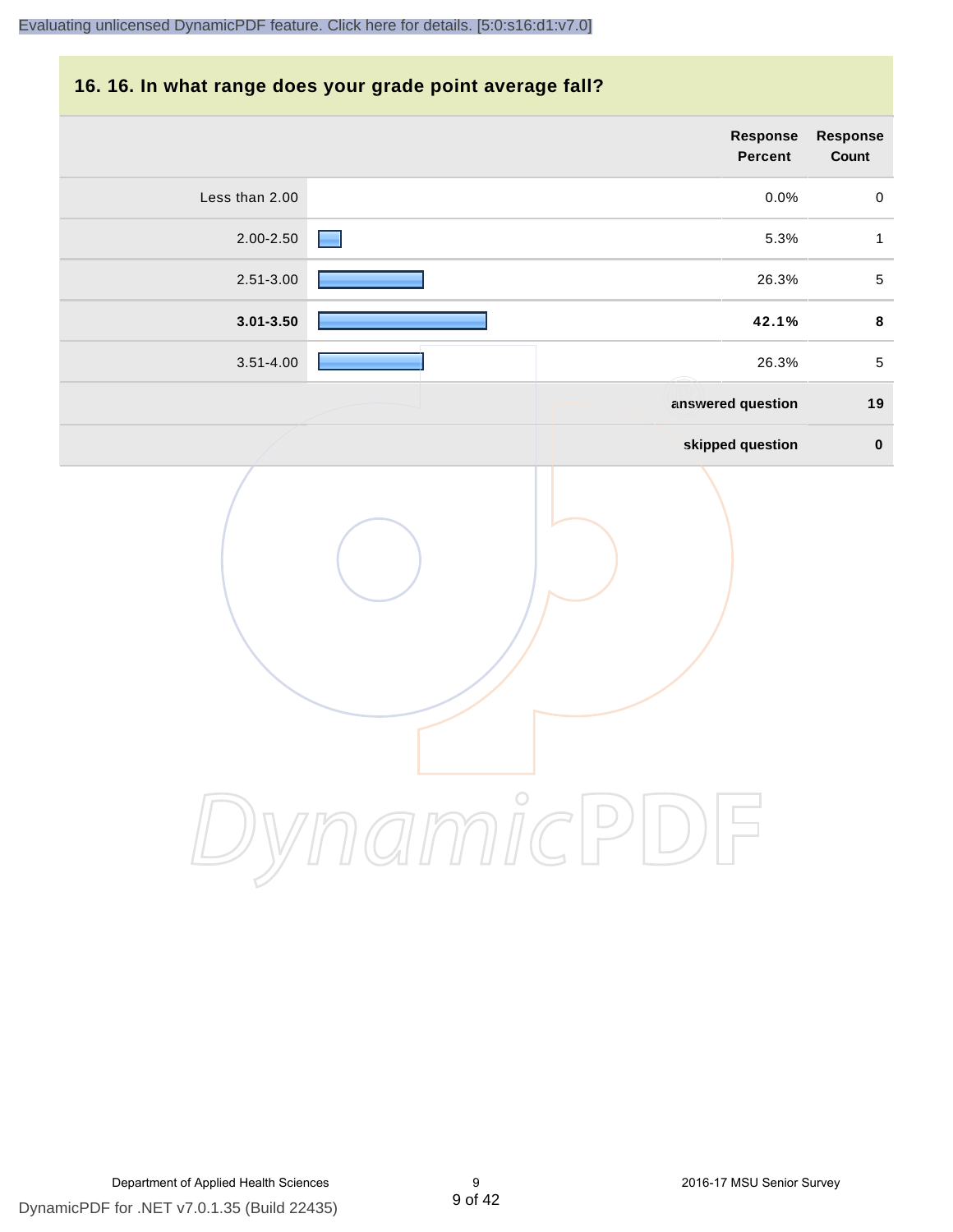|                                                          |            | <b>Response</b><br><b>Percent</b> | <b>Response</b><br><b>Count</b> |
|----------------------------------------------------------|------------|-----------------------------------|---------------------------------|
| Accounting                                               |            | 0.0%                              | $\boldsymbol{0}$                |
| Advertising                                              |            | 0.0%                              | $\pmb{0}$                       |
| Agricultural Science & Technology<br>(associate's)       |            | 0.0%                              | $\pmb{0}$                       |
| Agricultural Science (bachelor's)                        |            | 0.0%                              | $\pmb{0}$                       |
| Animal Technology/Animal-Equine                          |            | 0.0%                              | $\,0\,$                         |
| Animal Technology/Vet Tech,<br>Pre-Vet                   |            | 0.0%                              | $\mathbf 0$                     |
| <b>Applied Physics</b>                                   |            | 0.0%                              | $\mathbf 0$                     |
| Art                                                      |            | 0.0%                              | $\mathbf 0$                     |
| <b>Athletic Training</b>                                 |            | 0.0%                              | $\boldsymbol{0}$                |
| Biology                                                  |            | 0.0%                              | $\boldsymbol{0}$                |
| <b>Business Administration</b><br>(associate's)          |            | 0.0%                              | $\pmb{0}$                       |
| <b>Business Administration</b><br>(bachelor's)           | $\bigcirc$ | 0.0%                              | $\mathbf 0$                     |
| <b>Career &amp; Technical Education</b><br>(associate's) |            | 0.0%                              | $\boldsymbol{0}$                |
| <b>Career &amp; Technical Education</b><br>(bachelor's)  |            | 0.0%                              | $\mathbf 0$                     |
| Chemistry                                                |            | 0.0%                              | $\boldsymbol{0}$                |
| <b>Civil Engineering Technology</b><br>(associate's)     |            | 0.0%                              | $\boldsymbol{0}$                |
|                                                          |            | answered question                 | 19                              |
|                                                          |            | skipped question                  | $\pmb{0}$                       |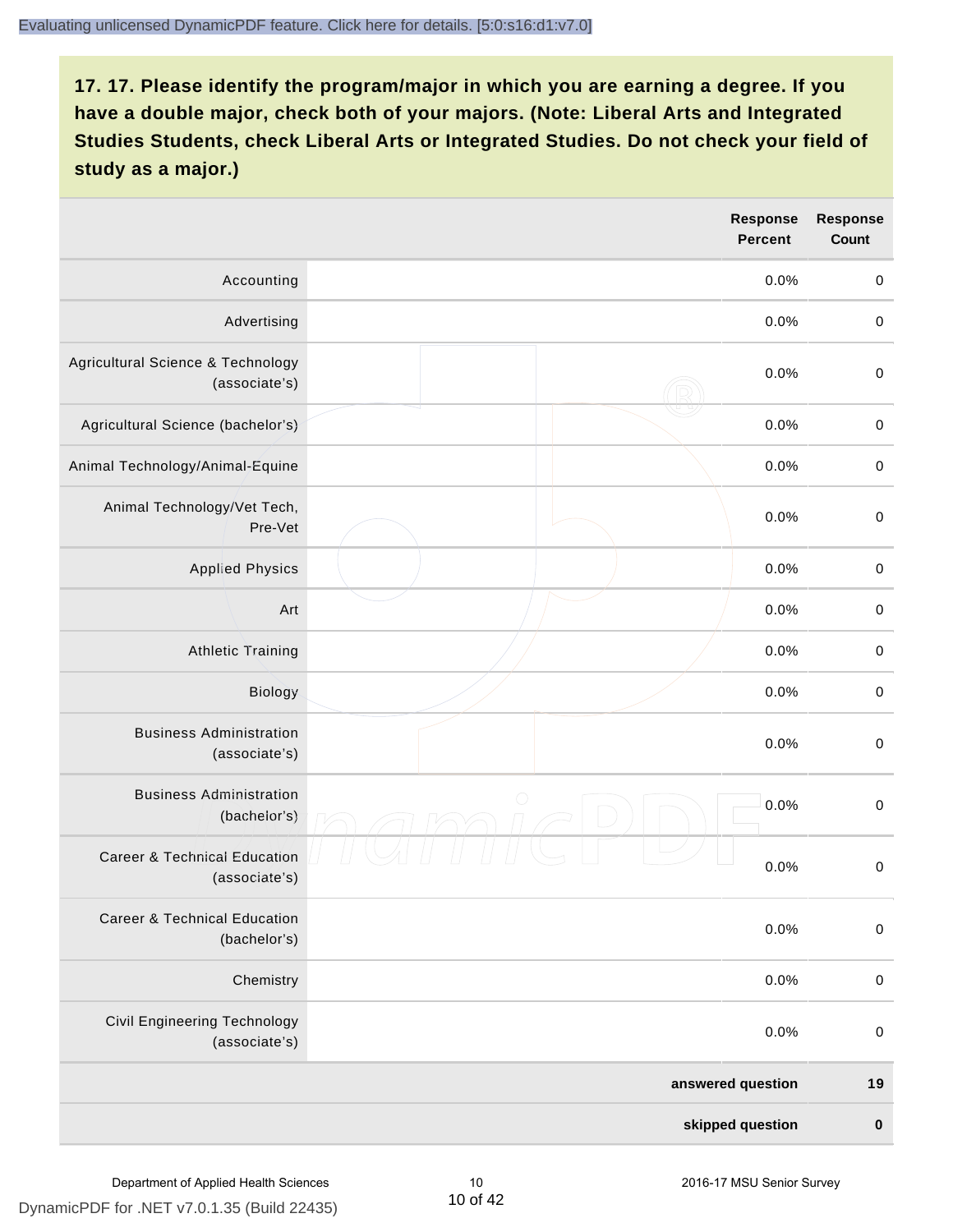| <b>Civil Engineering Technology</b><br>(bachelor's) |            | 0.0%              | $\mbox{O}$  |
|-----------------------------------------------------|------------|-------------------|-------------|
| <b>Communication Disorders</b>                      |            | 0.0%              | $\mathbf 0$ |
| <b>Community Health</b>                             |            | 0.0%              | $\pmb{0}$   |
| <b>Computer Information Systems</b>                 |            | 0.0%              | $\,0\,$     |
| <b>Computer Science</b>                             |            | 0.0%              | $\mathbf 0$ |
| Creative Writing (BFA)                              |            | 0.0%              | $\mathbf 0$ |
| <b>Criminal Justice</b>                             |            | 0.0%              | $\mathbf 0$ |
| Economics                                           |            | 0.0%              | $\pmb{0}$   |
| <b>Electromechanical Engineering</b><br>Technology  |            | 0.0%              | $\pmb{0}$   |
| <b>Elementary School Education</b>                  |            | 0.0%              | $\mathbf 0$ |
| <b>Engineering Graphics &amp; Design</b>            |            | 0.0%              | $\pmb{0}$   |
| <b>Engineering Physics</b>                          |            | 0.0%              | $\pmb{0}$   |
| English                                             |            | 0.0%              | $\pmb{0}$   |
| English Education (TESOL)                           | $\bigcirc$ | 0.0%              | $\mathbf 0$ |
| <b>Exercise Science</b>                             |            | 84.2%             | 16          |
| Finance                                             |            | 0.0%              | $\,0\,$     |
| French                                              |            | 0.0%              | $\pmb{0}$   |
| General Studies (associate's)                       |            | 0.0%              | $\mathbf 0$ |
| Geosciences                                         |            | 0.0%              | $\mathbf 0$ |
| German                                              |            | 0.0%              | $\pmb{0}$   |
|                                                     |            | answered question | 19          |
|                                                     |            | skipped question  | $\pmb{0}$   |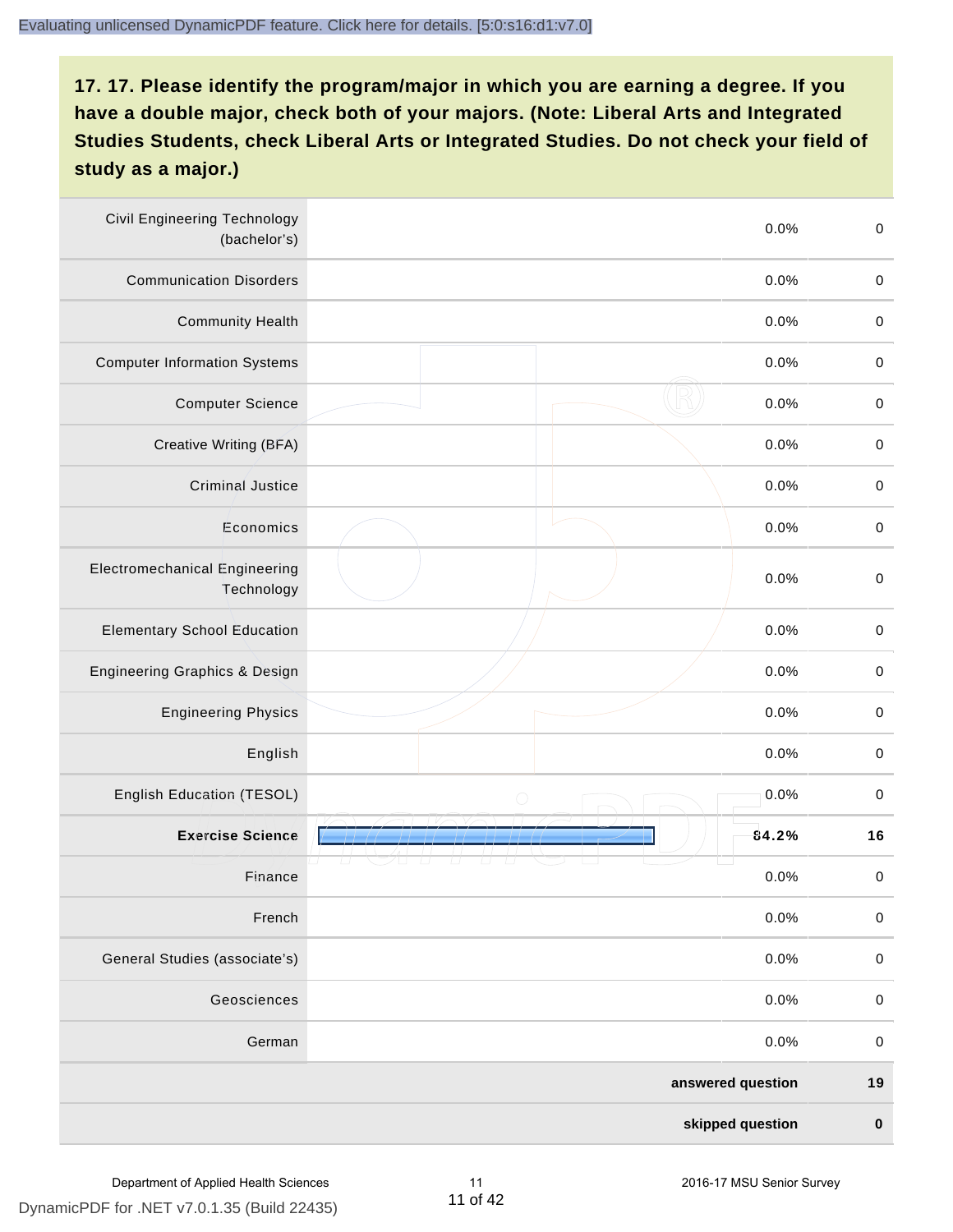| <b>Graphic Communications Media</b>            |            | 0.0%              | $\pmb{0}$   |
|------------------------------------------------|------------|-------------------|-------------|
| Health & Physical Education                    |            | 0.0%              | $\pmb{0}$   |
| <b>Health Information Administration</b>       |            | 0.0%              | $\pmb{0}$   |
| History                                        |            | 0.0%              | $\pmb{0}$   |
| <b>Industrial Technology</b><br>(associate's)  |            | 0.0%              | $\mathbf 0$ |
| Integrated Studies (BIS)                       |            | 0.0%              | $\mathbf 0$ |
| Interdisciplinary Early Childhood<br>Education |            | 0.0%              | $\mathbf 0$ |
| <b>Interior Design</b>                         |            | 0.0%              | $\pmb{0}$   |
| <b>International Business</b>                  |            | 0.0%              | $\mathbf 0$ |
| <b>International Studies</b>                   |            | 0.0%              | $\,0\,$     |
| Japanese                                       |            | 0.0%              | $\pmb{0}$   |
| Journalism                                     |            | 0.0%              | $\pmb{0}$   |
| Learning & Behavior Disorders                  |            | 0.0%              | $\pmb{0}$   |
| <b>Liberal Arts</b>                            | $\bigcirc$ | 0.0%              | $\pmb{0}$   |
| Logistics & Supply Chain<br>Management         |            | 0.0%              | $\pmb{0}$   |
| Management                                     |            | 0.0%              | $\pmb{0}$   |
| <b>Manufacturing Technology</b>                |            | 0.0%              | $\mathbf 0$ |
| Marketing                                      |            | 0.0%              | $\mathbf 0$ |
| Mathematics                                    |            | 0.0%              | $\,0\,$     |
|                                                |            | answered question | $19$        |
|                                                |            | skipped question  | $\pmb{0}$   |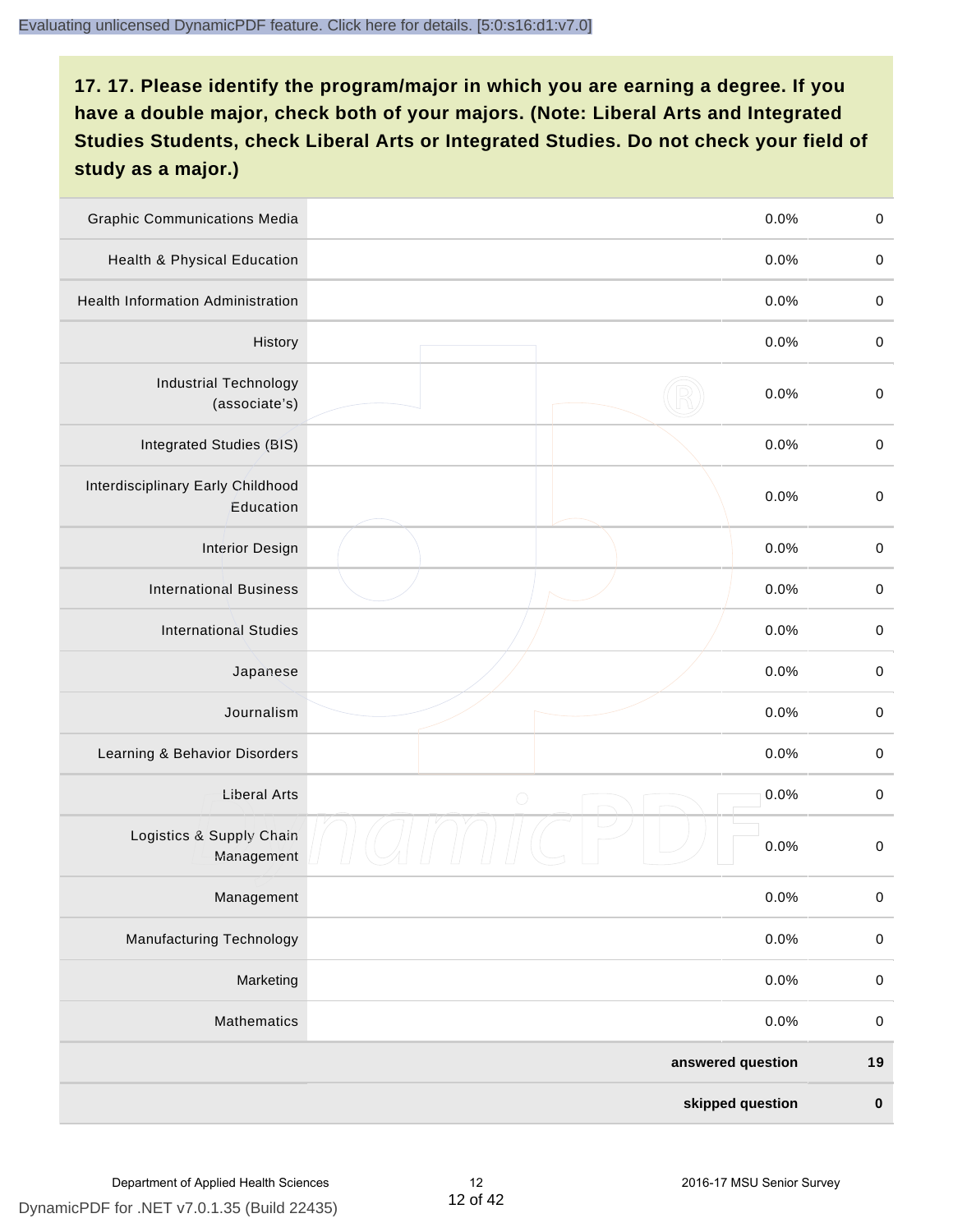| Middle School Education                   |                   | 0.0%  | $\,0\,$     |
|-------------------------------------------|-------------------|-------|-------------|
| Music                                     |                   | 0.0%  | $\mathbf 0$ |
| <b>Music Business</b>                     |                   | 0.0%  | $\mathbf 0$ |
| Nonprofit Leadership Studies              |                   | 0.0%  | $\pmb{0}$   |
| Nursing                                   |                   | 0.0%  | $\pmb{0}$   |
| Nursing/RN to BSN                         |                   | 0.0%  | $\,0\,$     |
| Nutrition, Dietetics, & Food Mgmt         |                   | 15.8% | $\sqrt{3}$  |
| Occupational Safety and Health            |                   | 0.0%  | $\mathbf 0$ |
| Organizational Communication              |                   | 0.0%  | $\pmb{0}$   |
| Philosophy                                |                   | 0.0%  | $\pmb{0}$   |
| Physics                                   |                   | 0.0%  | $\,0\,$     |
| <b>Political Science</b>                  |                   | 0.0%  | $\,0\,$     |
| Psychology                                |                   | 0.0%  | $\pmb{0}$   |
| <b>Public Administration</b>              |                   | 0.0%  | $\pmb{0}$   |
| <b>Public Relations</b>                   | $\bigcirc$        | 0.0%  | $\pmb{0}$   |
| <b>Recreation &amp; Leisure Services</b>  |                   | 0.0%  | $\,0\,$     |
| Social Work                               |                   | 0.0%  | $\,0\,$     |
| Sociology                                 |                   | 0.0%  | $\mathbf 0$ |
| Spanish                                   |                   | 0.0%  | $\pmb{0}$   |
| <b>Telecommunications Systems</b><br>Mgmt |                   | 0.0%  | $\mathbf 0$ |
|                                           | answered question |       | $19$        |
|                                           | skipped question  |       | $\pmb{0}$   |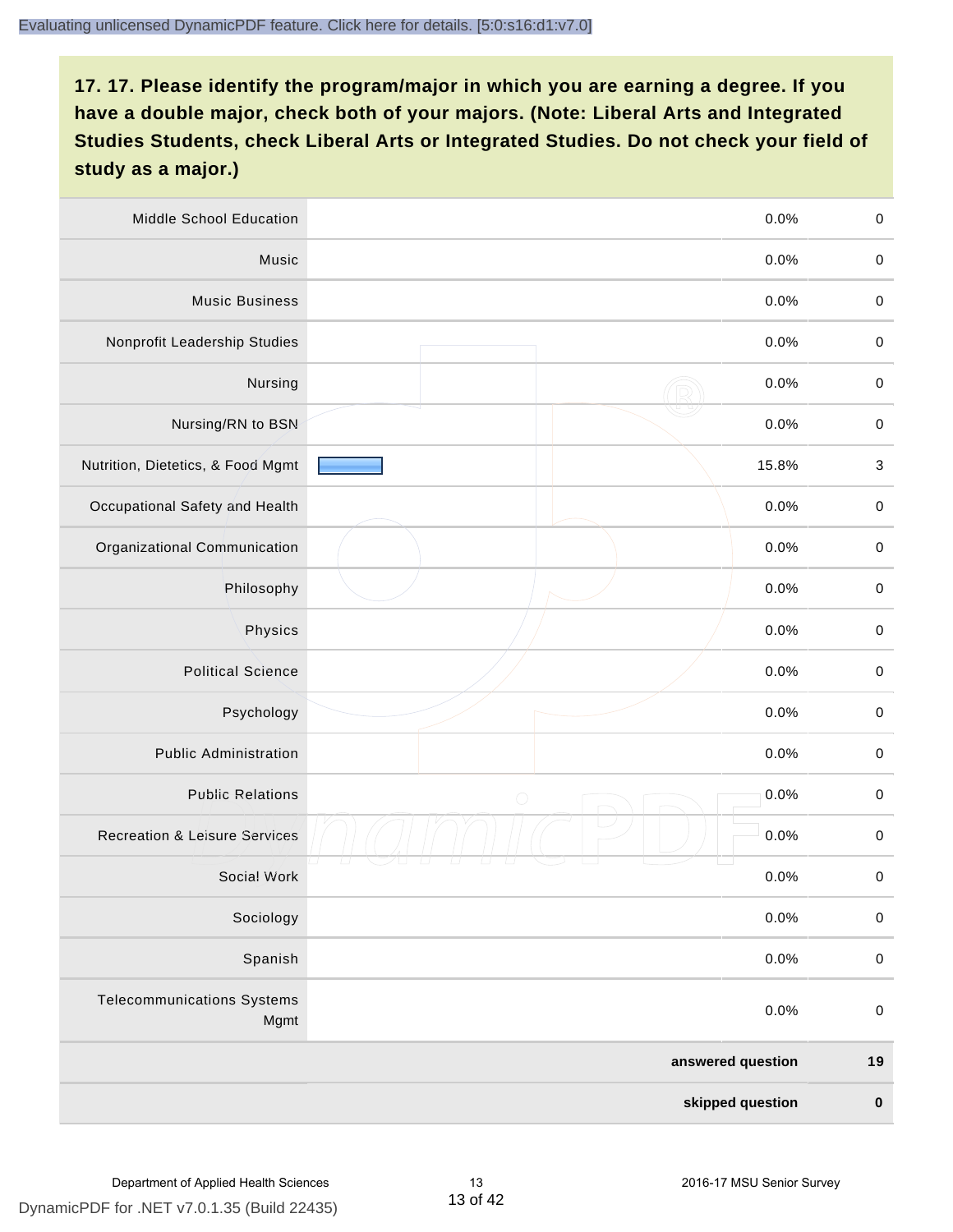| <b>Television Production</b>    | $0.0\%$           | 0  |
|---------------------------------|-------------------|----|
| Theatre                         | $0.0\%$           | 0  |
| Wildlife & Conservation Biology | $0.0\%$           | 0  |
|                                 | answered question | 19 |
|                                 | skipped question  |    |
|                                 | マン                |    |

#### **18. 20. What is the highest degree you eventually hope to receive?**

|               | Response<br>Percent | <b>Response</b><br>Count |
|---------------|---------------------|--------------------------|
| Associate     | 5.3%                | 1                        |
| Baccalaureate | 5.3%                | 1                        |
| Graduate      | 52.6%               | 10                       |
| Professional  | 36.8%               | $\overline{7}$           |
|               | answered question   | 19                       |
|               | skipped question    | $\mathbf 0$              |
|               |                     |                          |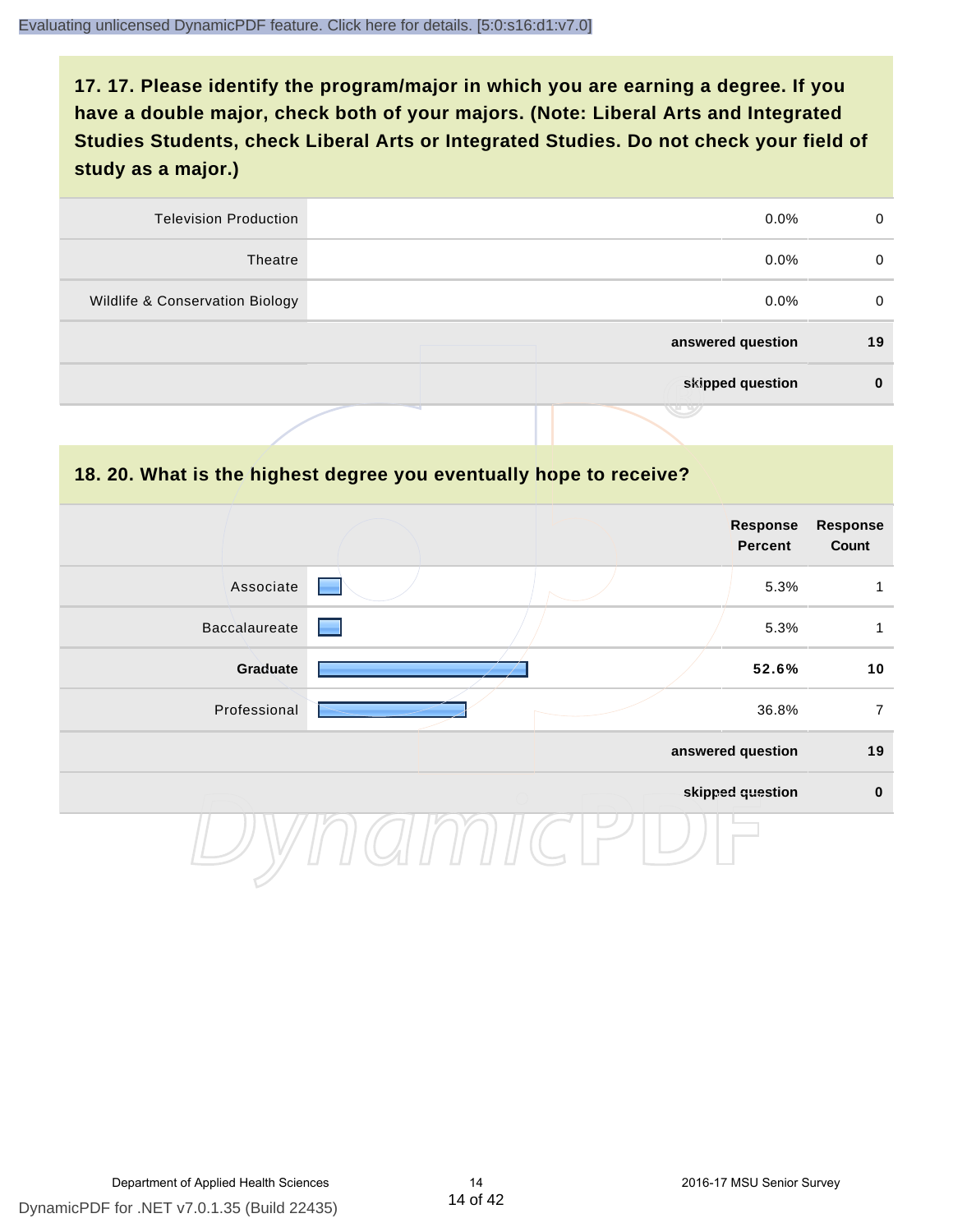# **19. 21. Which best describes your situation? Response Response Percent Count** Did not change major/area 31.6% 6 Did not initially declare major/area **15.8%** 3 **Changed major/area 52.6% 10 answered question 19 skipped question 0** DynamicPDF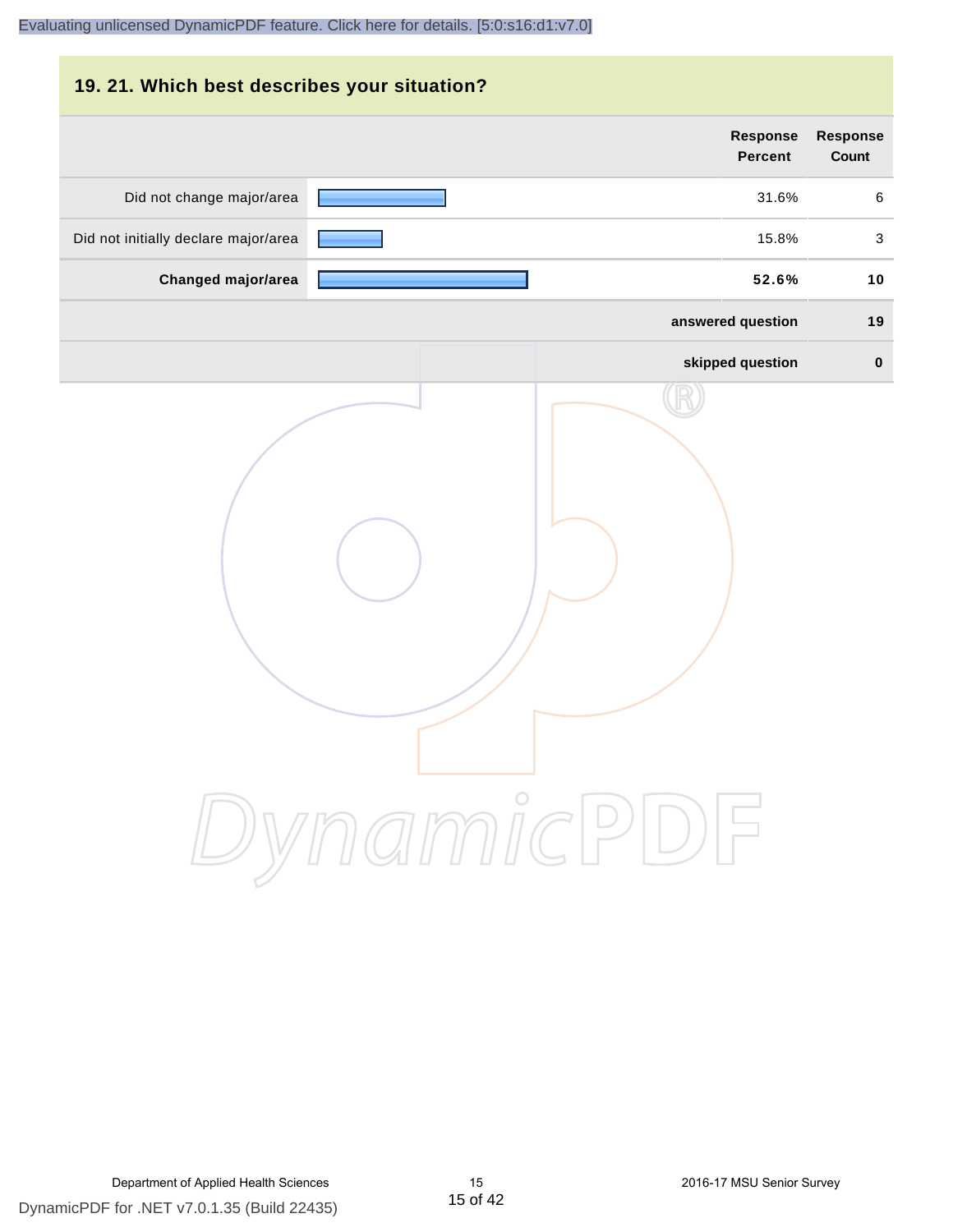# **19. 21. Which best describes your situation? answered question 19 skipped question 0**

# **20. 22. While school was in session during the past year, how many hours per week, on average, did you work for pay?**

|                    |                 | Response<br>Percent | <b>Response</b><br>Count |
|--------------------|-----------------|---------------------|--------------------------|
| Did not work       |                 | 10.5%               | $\overline{2}$           |
| Worked 1-10 hrs    |                 | 10.5%               | $\overline{2}$           |
| Worked 11-20 hrs   |                 | 57.9%               | 11                       |
| Worked 21-30 hrs   |                 | 10.5%               | $\overline{2}$           |
| Worked 31-40 hrs   | <b>Contract</b> | 5.3%                | 1                        |
| Worked over 40 hrs | a an            | 5.3%                | 1                        |
|                    |                 | answered question   | 19                       |
|                    |                 | skipped question    | $\pmb{0}$                |

#### **21. 23. For the most part, were classes offered at times convenient to you?**

|            | Response<br>Percent | <b>Response</b><br>Count |
|------------|---------------------|--------------------------|
| <b>Yes</b> | 100.0%              | 19                       |
| No         | $0.0\%$             | $\mathbf 0$              |
|            | answered question   | 19                       |
|            | skipped question    | $\bf{0}$                 |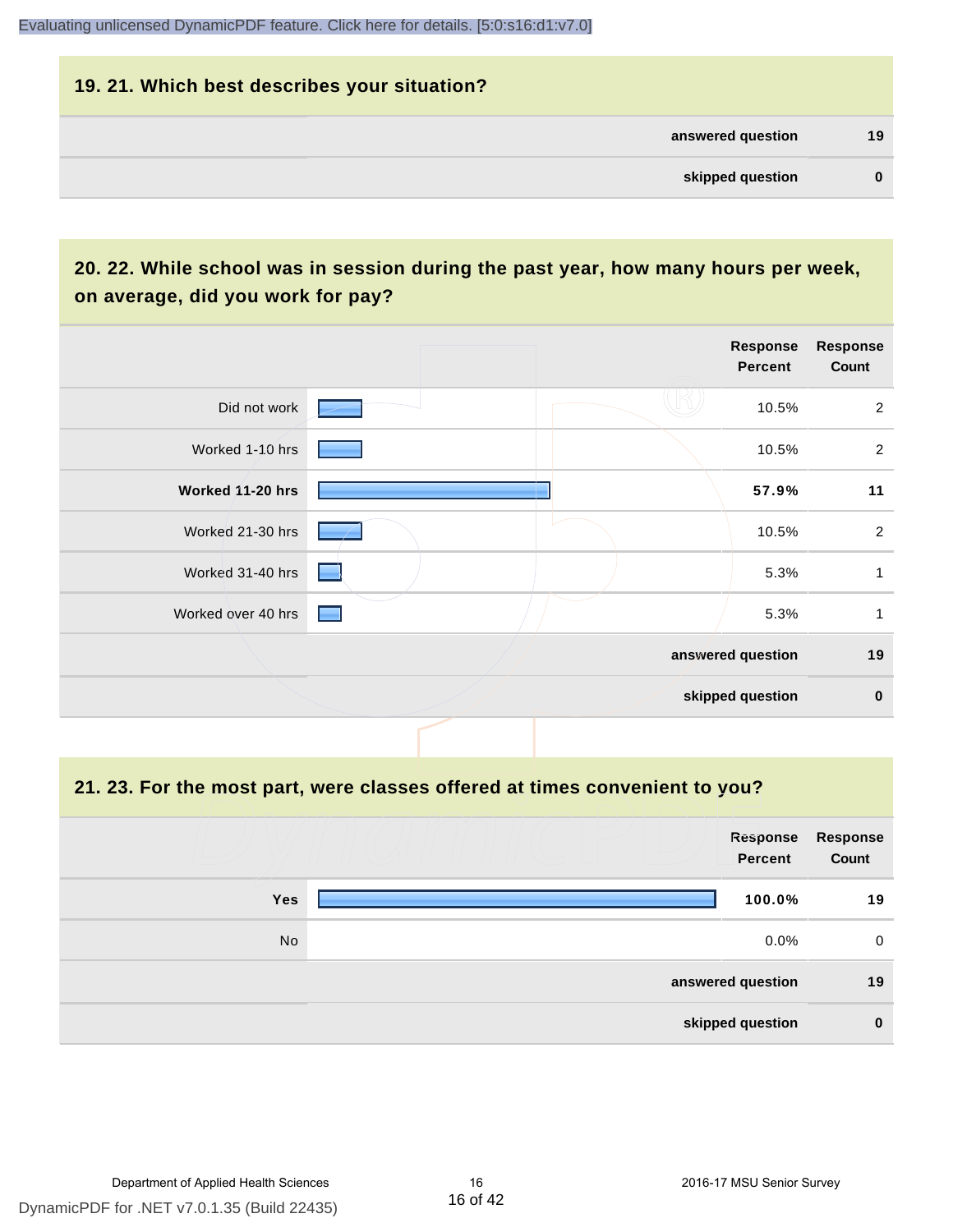#### **22. 24. What time would you have preferred?**

|                | Response<br>Percent | <b>Response</b><br>Count |
|----------------|---------------------|--------------------------|
| Late afternoon | 0.0%                | $\pmb{0}$                |
| Evening        | 0.0%                | $\pmb{0}$                |
| Weekend        | 0.0%                | $\pmb{0}$                |
| During the day | 0.0%                | $\mathbf 0$              |
| Online         | 0.0%                | $\mathbf 0$              |
|                | answered question   | $\bf{0}$                 |
|                | skipped question    | 19                       |
|                |                     |                          |

# **23. 25. Which best describes the location where you completed the majority of your courses?**

|                        |            | <b>Response</b><br><b>Percent</b> | <b>Response</b><br>Count |
|------------------------|------------|-----------------------------------|--------------------------|
| <b>Murray</b>          |            | 100.0%                            | 19                       |
| Paducah                |            | 0.0%                              | $\mathbf 0$              |
| Ft. Campbell           |            | 0.0%                              | $\pmb{0}$                |
| Madisonville           | $\bigcirc$ | 0.0%                              | $\mathbf 0$              |
| Hopkinsville           |            | 0.0%                              | $\pmb{0}$                |
| Henderson              |            | 0.0%                              | $\mathbf 0$              |
| Online                 |            | 0.0%                              | $\pmb{0}$                |
| Other (please specify) |            | 0.0%                              | $\mathbf 0$              |
|                        |            | answered question                 | 19                       |
|                        |            | skipped question                  | $\pmb{0}$                |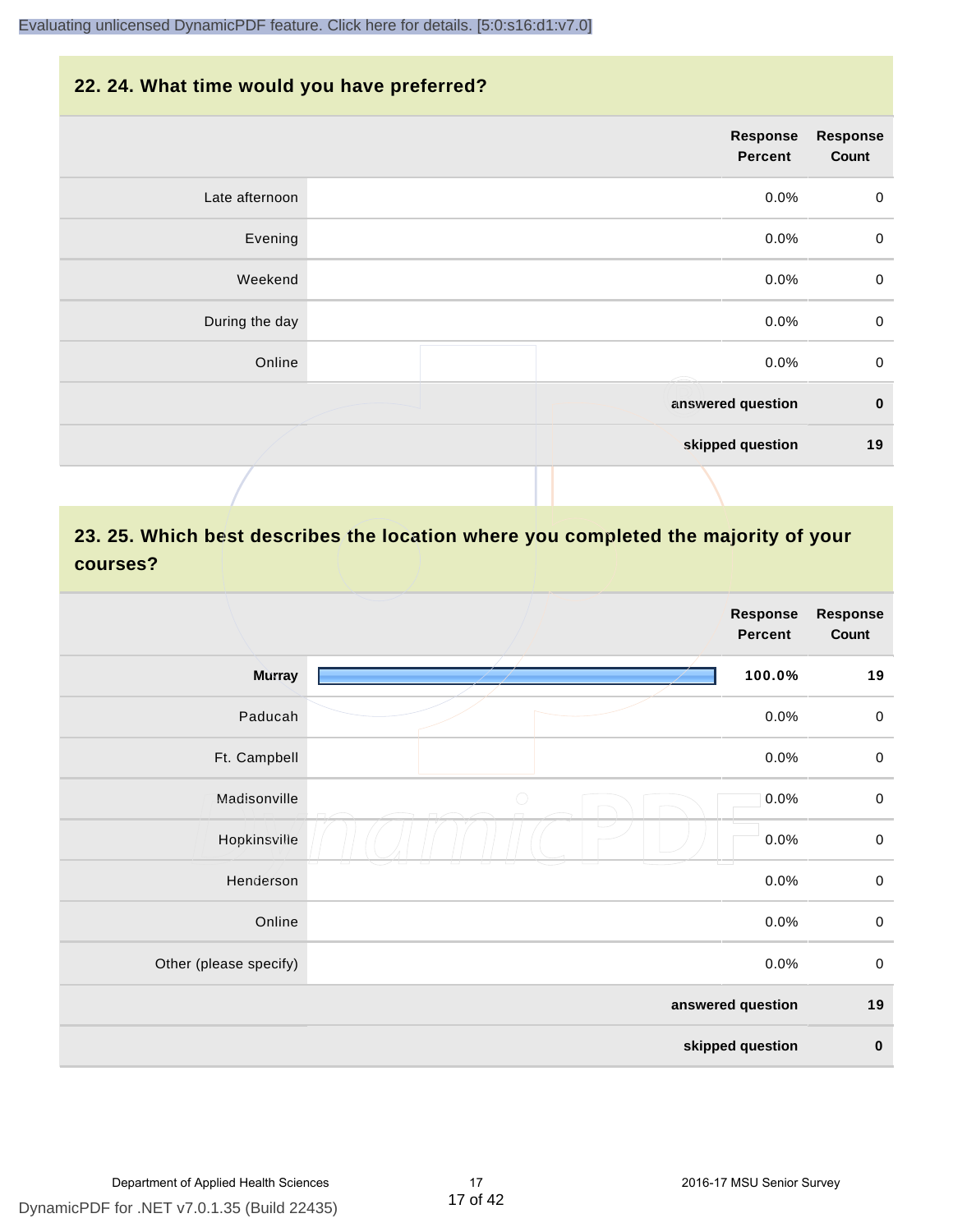#### **24. 26. Did you take any online courses while at Murray State?**

|            | Response<br>Percent | Response<br>Count |
|------------|---------------------|-------------------|
| <b>Yes</b> | 100.0%              | 19                |
| No         | $0.0\%$             | $\mathbf 0$       |
|            | answered question   | 19                |
|            | skipped question    | $\mathbf 0$       |
|            |                     |                   |

# **25. 27. Did it take you an extra semester or more to complete degree requirements at Murray State?**

| <b>Response</b><br>Count | Response<br>Percent |  |                              |  |
|--------------------------|---------------------|--|------------------------------|--|
| 10                       | 52.6%               |  | Yes                          |  |
| $\boldsymbol{9}$         | 47.4%               |  | $\operatorname{\mathsf{No}}$ |  |
| 19                       | answered question   |  |                              |  |
| $\pmb{0}$                | skipped question    |  |                              |  |
|                          |                     |  |                              |  |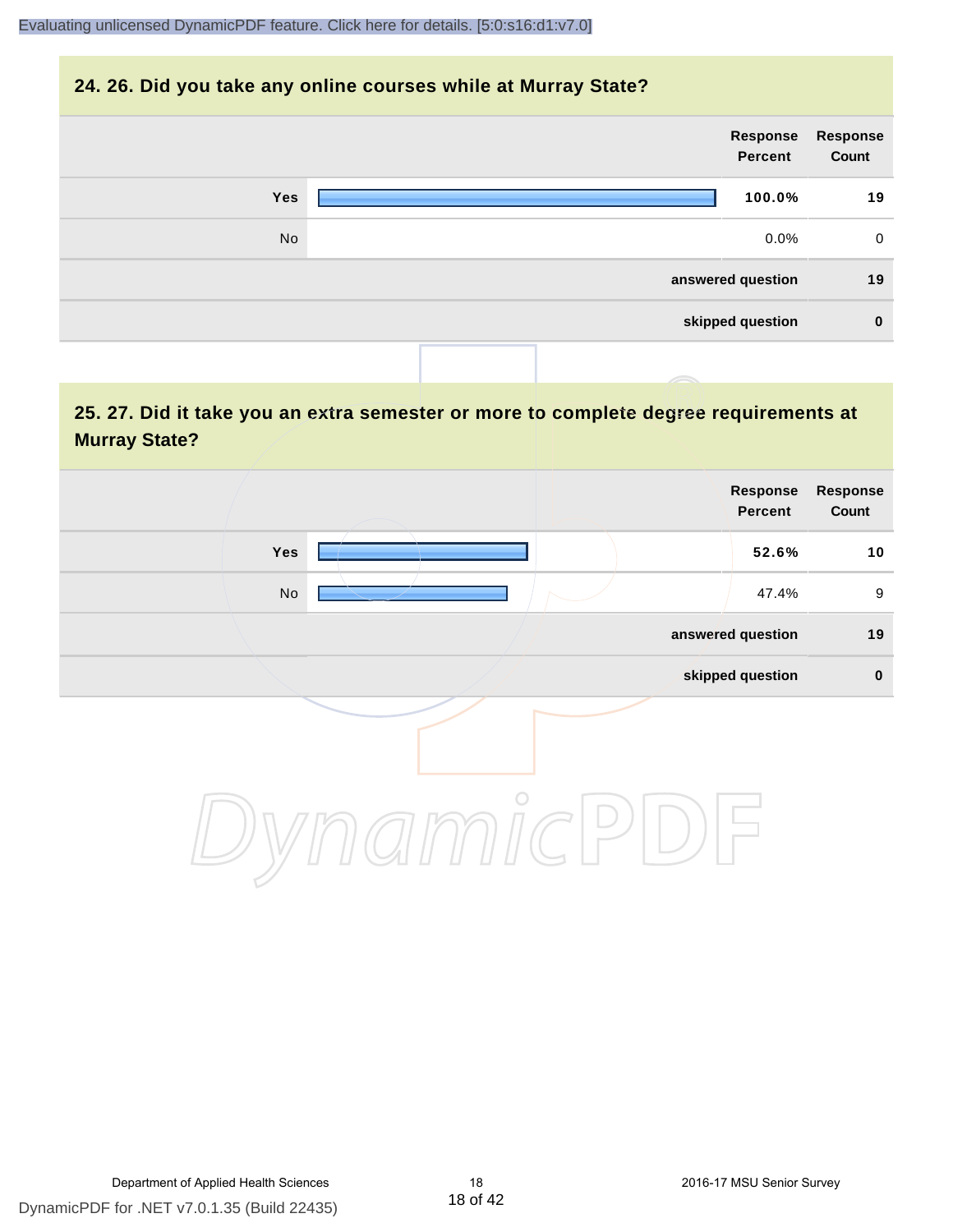#### **26. 28. Why did it take you an extra semester or more?**

|                                                                 |            | <b>Response</b><br><b>Percent</b> | Response<br>Count |
|-----------------------------------------------------------------|------------|-----------------------------------|-------------------|
| Work obligation limited my<br>enrollment.                       |            | 10.0%                             | $\mathbf{1}$      |
| Family obligations limited my<br>enrollment.                    |            | 0.0%                              | $\mathbf 0$       |
| Tuition and other costs of<br>attendance limited my enrollment. |            | 0.0%                              | $\pmb{0}$         |
| A decision to change majors<br>added to my requirements.        |            | 70.0%                             | $\overline{7}$    |
| A required course or courses were<br>not offered.               |            | 20.0%                             | $\overline{2}$    |
| Credits were lost transferring to<br>Murray State.              |            | 0.0%                              | $\pmb{0}$         |
| Other (please specify)                                          |            | 20.0%                             | $\overline{c}$    |
|                                                                 |            | answered question                 | $10$              |
|                                                                 |            | skipped question                  | $\boldsymbol{9}$  |
|                                                                 | $\bigcirc$ |                                   |                   |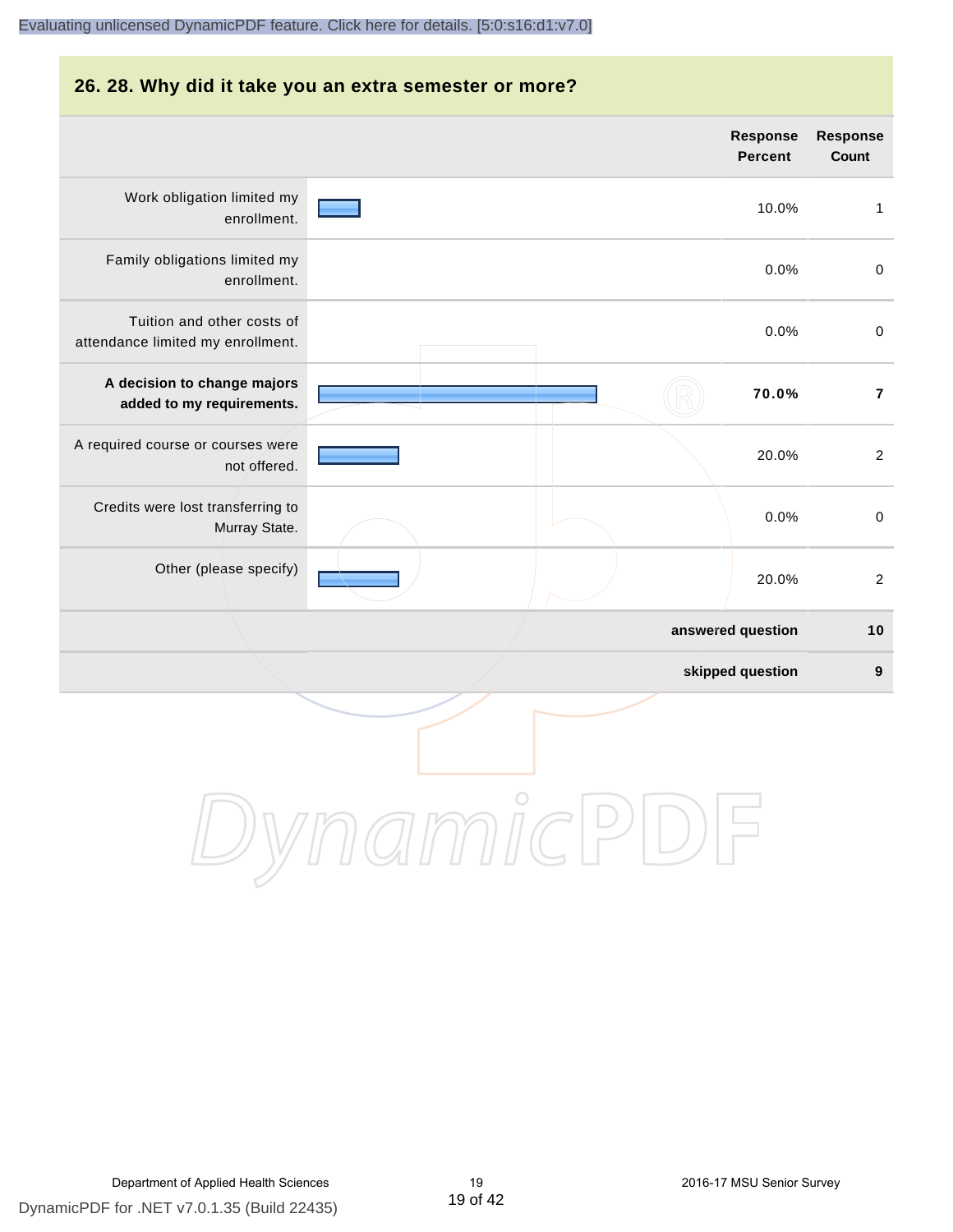

#### **27. 29. Did you have trouble getting any course(s) you needed while at Murray State?**

|                                                                            |  | <b>Response</b><br><b>Percent</b> | <b>Response</b><br>Count        |
|----------------------------------------------------------------------------|--|-----------------------------------|---------------------------------|
| Yes                                                                        |  | 31.6%                             | 6                               |
| <b>No</b>                                                                  |  | 68.4%                             | 13                              |
|                                                                            |  | answered question                 | 19                              |
|                                                                            |  | skipped question                  | $\bf{0}$                        |
|                                                                            |  |                                   |                                 |
| 28. 30. Why did you have trouble getting the course?                       |  |                                   |                                 |
|                                                                            |  | <b>Response</b><br><b>Percent</b> | <b>Response</b><br><b>Count</b> |
| The course was not offered the<br>semester I needed it.                    |  | 20.0%                             | $\mathbf{1}$                    |
| The course was not offered at<br>hours convenient to my work<br>schedule.  |  | 20.0%                             | $\mathbf{1}$                    |
| The course was not offered at<br>hours suitable for my school<br>schedule. |  | 40.0%                             | $\mathbf{2}$                    |
| All course sections were closed.                                           |  | 20.0%                             | $\mathbf{1}$                    |
| I was unaware of the prerequisites<br>for the course.                      |  | 0.0%                              | $\mathbf 0$                     |
|                                                                            |  | answered question                 | 5                               |
|                                                                            |  | skipped question                  | 14                              |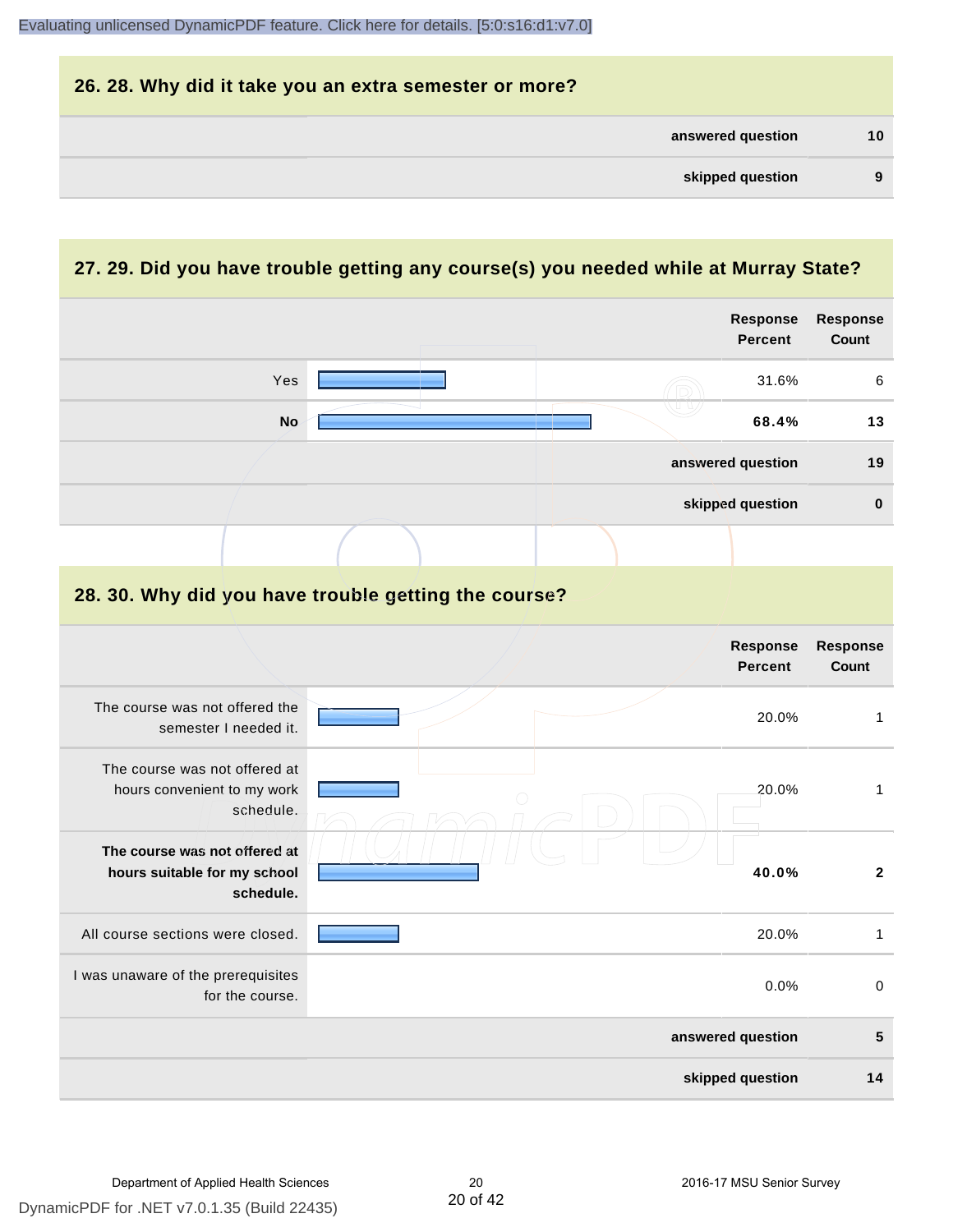# **29. 31. Which statement best describes your experience with off-campus coop/internship?**

|                                    |                                                                                                                                                                                                                                | <b>Response</b><br><b>Percent</b> | <b>Response</b><br>Count |
|------------------------------------|--------------------------------------------------------------------------------------------------------------------------------------------------------------------------------------------------------------------------------|-----------------------------------|--------------------------|
| Cannot judge; I did not have one.  |                                                                                                                                                                                                                                | 10.5%                             | $\overline{2}$           |
| My experience was very valuable.   |                                                                                                                                                                                                                                | 57.9%                             | 11                       |
| My experience was valuable.        |                                                                                                                                                                                                                                | 26.3%                             | 5                        |
| My experience was of little value. | e de la construcción de la construcción de la construcción de la construcción de la construcción de la construcción de la construcción de la construcción de la construcción de la construcción de la construcción de la const | 5.3%                              |                          |
| My experience was of no value.     |                                                                                                                                                                                                                                | 0.0%                              | 0                        |
|                                    |                                                                                                                                                                                                                                | answered question                 | 19                       |
|                                    |                                                                                                                                                                                                                                | skipped question                  | $\bf{0}$                 |
|                                    |                                                                                                                                                                                                                                |                                   |                          |

# **30. 32. Which statement best describes your experience with on-campus facultydirected research, scholarly, or creative project?**

|                                    | <b>Response</b><br><b>Percent</b> | <b>Response</b><br>Count |
|------------------------------------|-----------------------------------|--------------------------|
| Cannot judge; I did not have one.  | 47.4%                             | 9                        |
| My experience was very valuable.   | 21.1%                             | $\overline{4}$           |
| My experience was valuable.        | 31.6%                             | 6                        |
| My experience was of little value. | 0.0%                              | 0                        |
| My experience was of no value.     | 0.0%                              | 0                        |
|                                    | answered question                 | 19                       |
|                                    | skipped question                  | $\bf{0}$                 |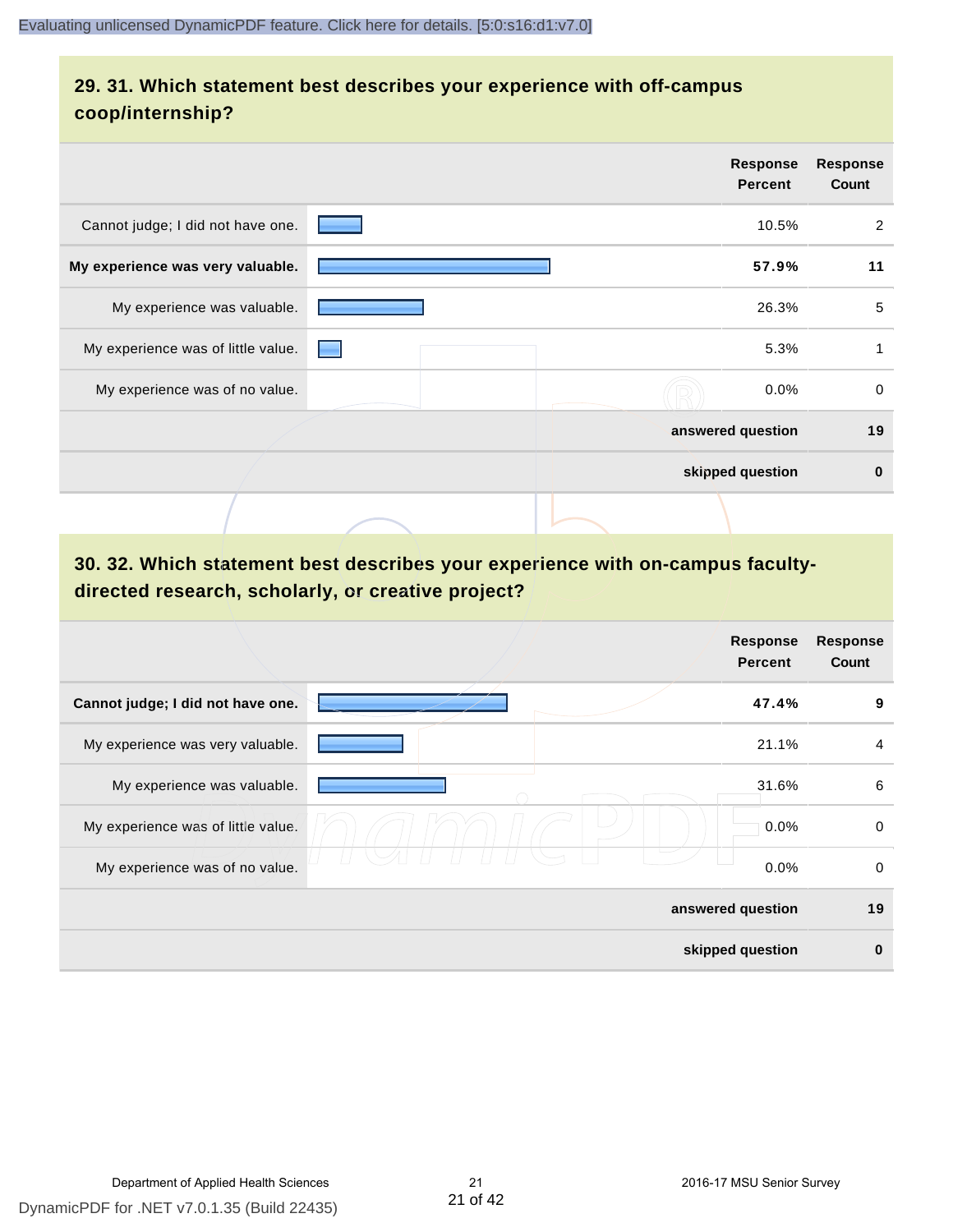# **31. 33. Which statement best describes your experience with academic advising in your major/area?**

|                                                          |                                                         | <b>Response</b><br><b>Percent</b> | Response<br>Count |
|----------------------------------------------------------|---------------------------------------------------------|-----------------------------------|-------------------|
| Cannot judge; I did not make use<br>of the opportunity.  |                                                         | 0.0%                              | $\mathbf 0$       |
| I was satisfied with information my<br>adviser provided. |                                                         | 89.5%                             | 17                |
| Advice was inaccurate,<br>incomplete, or misleading.     |                                                         | 10.5%                             | 2                 |
| My adviser was not available.                            |                                                         | 0.0%                              | $\,0\,$           |
|                                                          |                                                         | answered question                 | 19                |
|                                                          |                                                         | skipped question                  | $\pmb{0}$         |
|                                                          | amicPi<br>$\left( \begin{array}{c} \end{array} \right)$ |                                   |                   |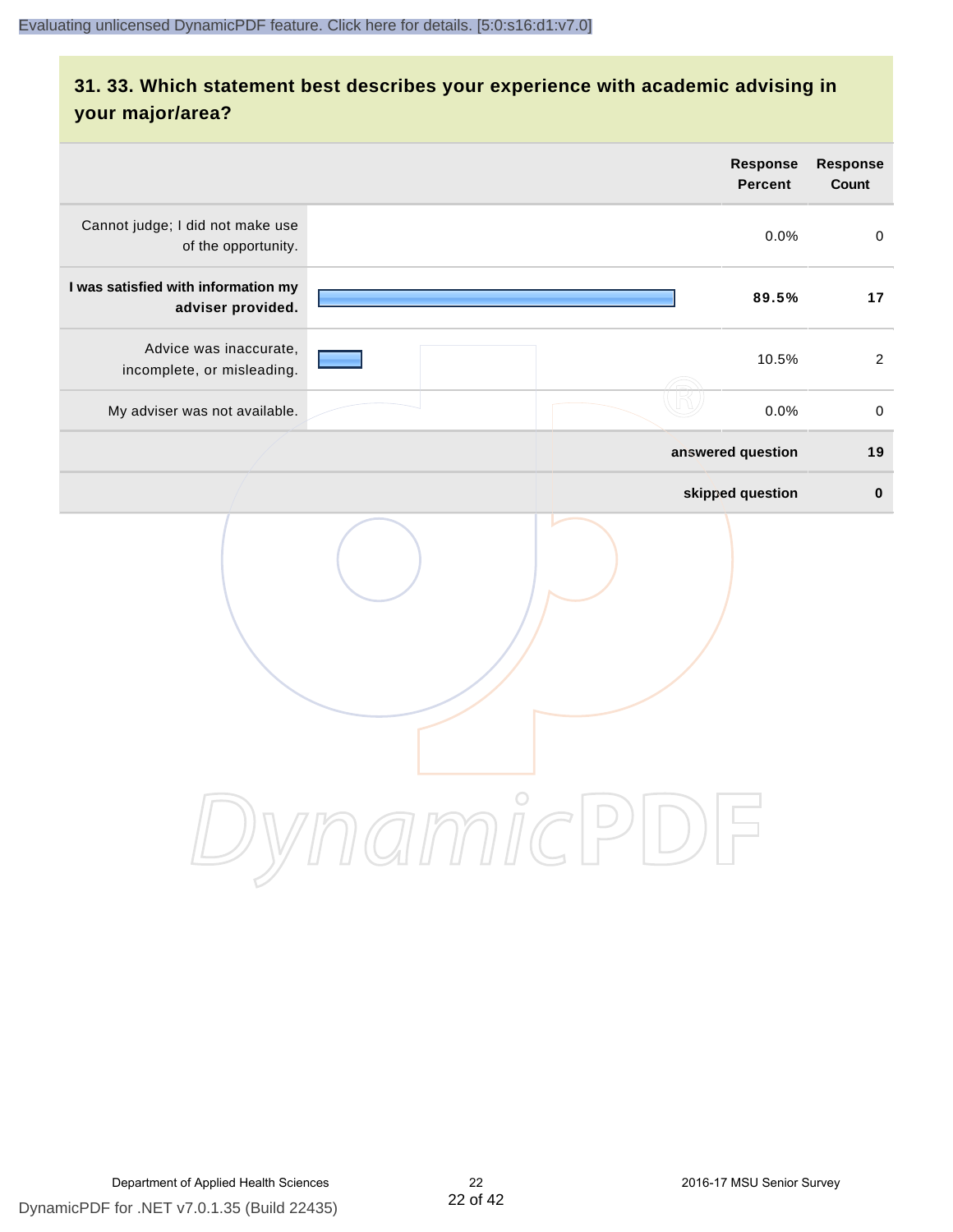# **31. 33. Which statement best describes your experience with academic advising in your major/area?**

| answered question | 19 |
|-------------------|----|
| skipped question  | 0  |

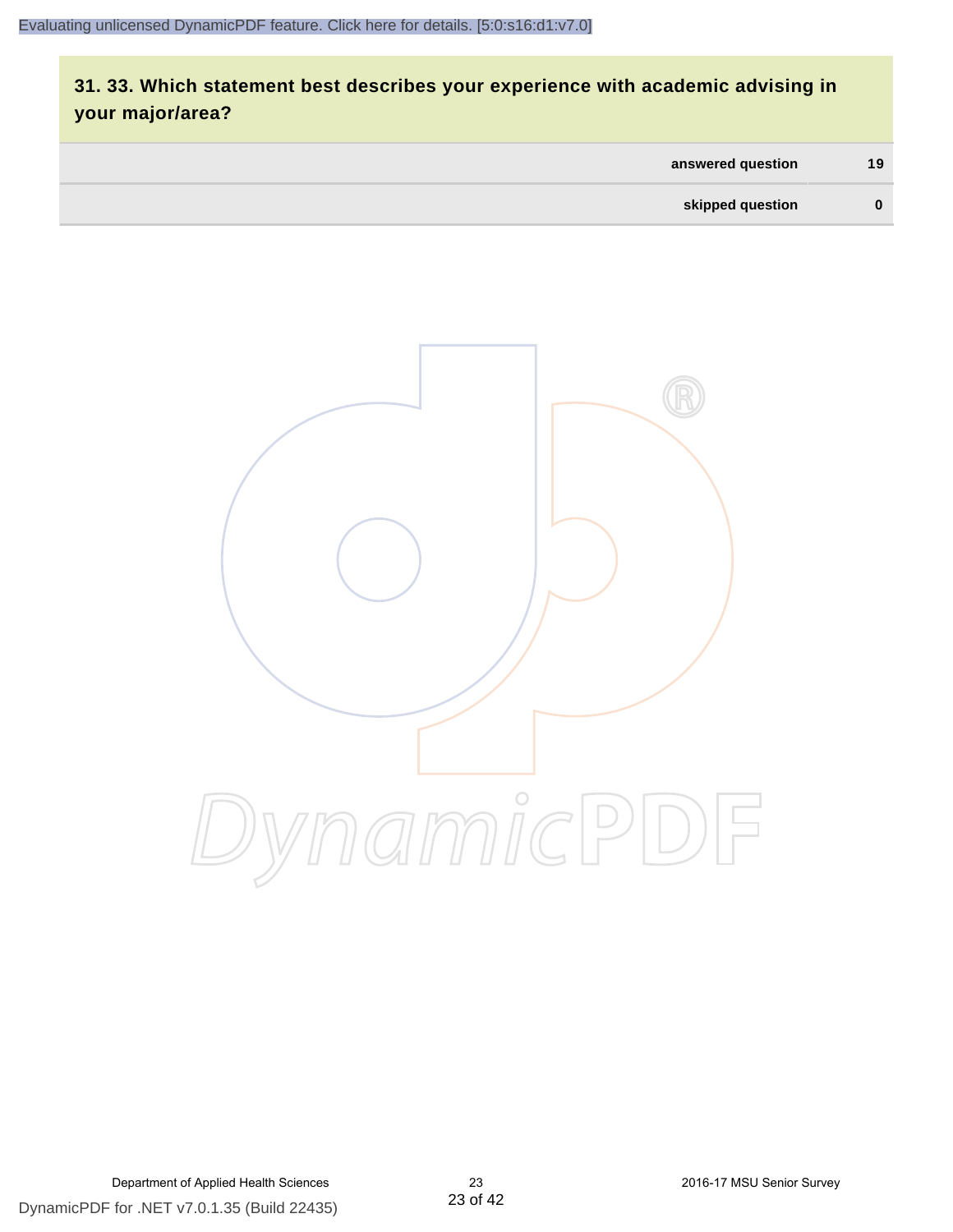# **32. Questions 34-48 For each of these items, indicate the extent to which you were satisfied.**

|                                                                                                                                                       | <b>Very</b><br>satisfied | <b>Satisfied</b> | <b>Dissatisfied</b> | <b>Very</b><br>dissatisfied | Rating<br>Average | Rating<br>Count  |
|-------------------------------------------------------------------------------------------------------------------------------------------------------|--------------------------|------------------|---------------------|-----------------------------|-------------------|------------------|
| 34. Class size relative to type of<br>course                                                                                                          | $36.8\%$ (7)             | 63.2% (12)       | $0.0\%$ (0)         | $0.0\%$ (0)                 | 3.37              | 19               |
| 35. Out-of-class availability of<br>faculty                                                                                                           | $21.1\%$ (4)             | 73.7% (14)       | $5.3\%$ (1)         | $0.0\%$ (0)                 | 3.16              | 19               |
| 36. Effectiveness of your high<br>school preparation for college work                                                                                 | $21.1\%$ (4)             | $63.2\%$ (12)    | 15.8% (3)           | $0.0\%$ (0)                 | 3.05              | 19               |
| 37. Fairness of faculty in their<br>treatment of individual students                                                                                  | 26.3% (5)                | 63.2% (12)       | $10.5\%$ (2)        | $0.0\%$ (0)                 | 3.16              | 19               |
| 38. Overall quality of instruction at<br><b>Murray State</b>                                                                                          | $31.6\%$ (6)             | 68.4% (13)       | $0.0\%$ (0)         | $0.0\%$ (0)                 | 3.32              | 19               |
| 39. Quality of instruction in<br><b>University Studies (General</b><br>Education) courses                                                             | $26.3\%$ (5)             | 47.4% (9)        | 26.3% (5)           | $0.0\%$ (0)                 | 3.00              | 19               |
| 40. Quality of instruction in your<br>major                                                                                                           | 27.8% (5)                | 72.2% (13)       | $0.0\%$ (0)         | $0.0\%$ (0)                 | 3.28              | 18               |
| 41. Clarity of program objectives in<br>your major                                                                                                    | 26.3% (5)                | 73.7% (14)       | $0.0\%$ (0)         | $0.0\%$ (0)                 | 3.26              | 19               |
| 42. Intellectual challenge of the<br>academic program                                                                                                 | 42.1% (8)                | $52.6\%$ (10)    | $5.3\%$ (1)         | $0.0\%$ (0)                 | 3.37              | 19               |
| 43. Encouragement and<br>information from your major<br>department for employment after<br>graduation                                                 | $36.8\% (7)$             | 52.6% (10)       | 10.5% (2)           | $0.0\%$ (0)                 | 3.26              | 19               |
| 44. Availability of opportunities to<br>engage in a faculty-mentored<br>research, scholarly, or creative<br>project in your area of<br>study/interest | $31.6\%$ (6)             | 57.9% (11)       | $5.3\%$ (1)         | $5.3\%$ (1)                 | 3.16              | 19               |
| 45. Library hours                                                                                                                                     | 38.9% (7)                | 44.4% (8)        | 16.7% (3)           | $0.0\%$ (0)                 | 3.22              | 18               |
|                                                                                                                                                       |                          |                  |                     |                             | answered question | 19               |
|                                                                                                                                                       |                          |                  |                     |                             | skipped question  | $\boldsymbol{0}$ |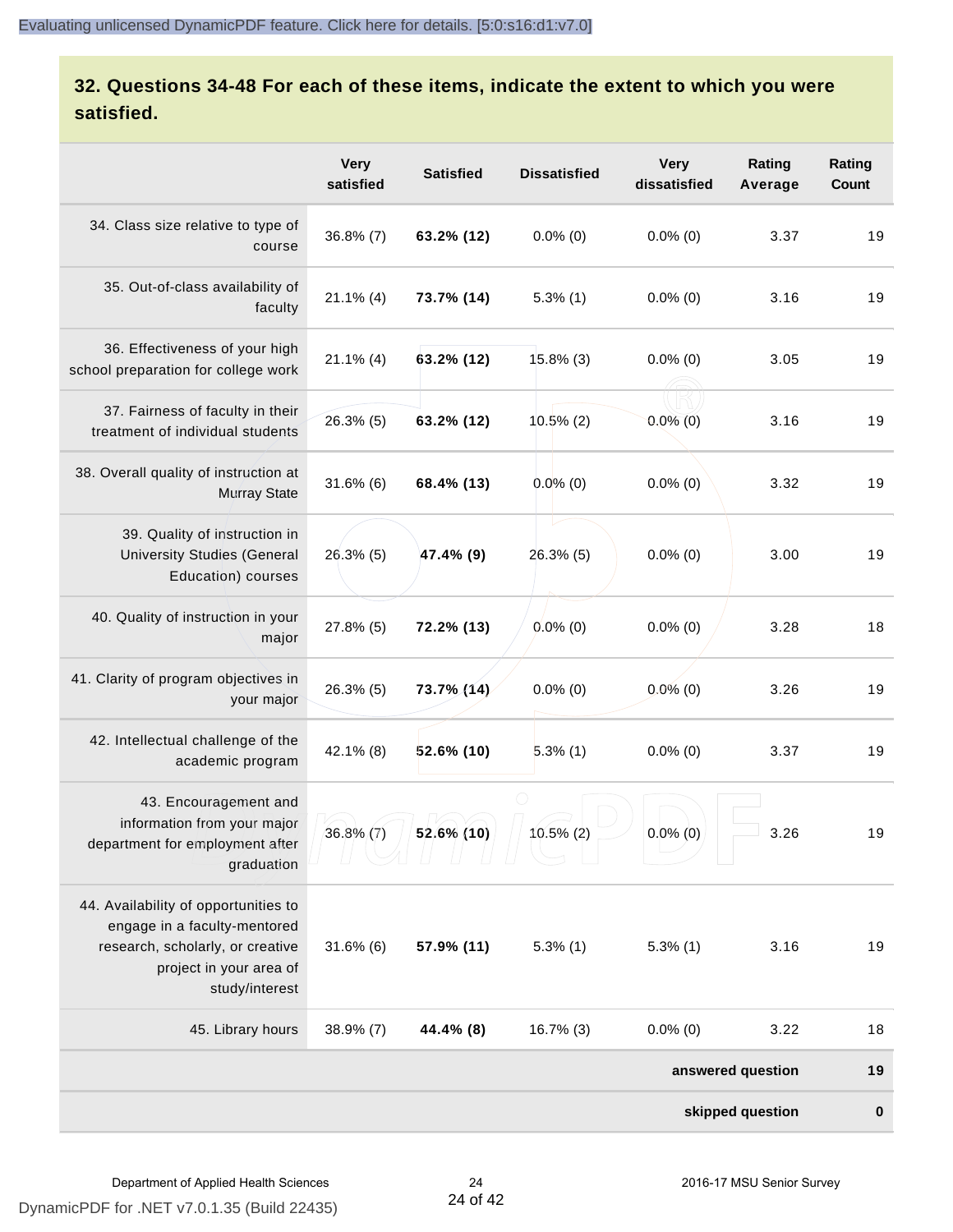#### **32. Questions 34-48 For each of these items, indicate the extent to which you were satisfied.**

| 46 Effectiveness of library<br>personnel in meeting your<br>information needs                                                | $27.8\%$ (5) | 72.2% (13) | $0.0\%$ (0) | $0.0\%$ (0) | 3.28              | 18       |
|------------------------------------------------------------------------------------------------------------------------------|--------------|------------|-------------|-------------|-------------------|----------|
| 47. Access to on-hand or<br>electronic library resources                                                                     | $27.8\%$ (5) | 66.7% (12) | $5.6\%$ (1) | $0.0\%$ (0) | 3.22              | 18       |
| 48. Computer, individual and group<br>work spaces available within<br>University Libraries (Waterfield,<br>Pogue and Overby) | $16.7\%$ (3) | 77.8% (14) | $5.6\%$ (1) | $0.0\%$ (0) | 3.11              | 18       |
|                                                                                                                              |              |            |             |             | answered question | 19       |
|                                                                                                                              |              |            |             |             | skipped question  | $\bf{0}$ |
|                                                                                                                              |              |            |             |             |                   |          |

**33. Questions 49-55 University Studies is designed to offer you a broad base of skills and knowledge and to prepare you for upper division study. Please indicate how effective University Studies at Murray State was in helping you achieve these goals.**

|                                                                            | <b>Very</b><br>effective | <b>Effective</b> | <b>Ineffective</b> | <b>Very</b><br>ineffective | Rating<br>Average | Rating<br>Count |
|----------------------------------------------------------------------------|--------------------------|------------------|--------------------|----------------------------|-------------------|-----------------|
| 49. Writing skills                                                         | $16.7\%$ (3)             | $72.2\%$ (13)    | $11.1\%(2)$        | $0.0\%$ (0)                | 3.06              | 18              |
| 50. Speaking skills                                                        | $27.8\%$ (5)             | 66.7% (12)       | $5.6\%$ (1)        | $0.0\%$ (0)                | 3.22              | 18              |
| 51. Critical thinking skills                                               | $22.2\%$ (4)             | 77.8% (14)       | $0.0\%$ (0)        | $0.0\%$ (0)                | 3.22              | 18              |
| 52. Technology skills/computer<br>skills                                   | $16.7\%$ (3)             | 77.8% (14)       | $5.6\%$ (1)        | $0.0\%$ (0)                | 3.11              | 18              |
| 53. General knowledge in the<br>liberal arts and sciences                  | $16.7\%$ (3)             | 66.7% (12)       | $11.1\%$ (2)       | $5.6\%$ (1)                | 2.94              | 18              |
| 54. International perspectives                                             | $16.7\%$ (3)             | 66.7% (12)       | $11.1\% (2)$       | $5.6\%$ (1)                | 2.94              | 18              |
| 55. Stimulation of interest in areas<br>outside your chosen field of study | $16.7\%$ (3)             | 66.7% (12)       | $16.7\%$ (3)       | $0.0\%$ (0)                | 3.00              | 18              |
|                                                                            |                          |                  |                    |                            | answered question | 18              |
|                                                                            |                          |                  |                    |                            | skipped question  | 1               |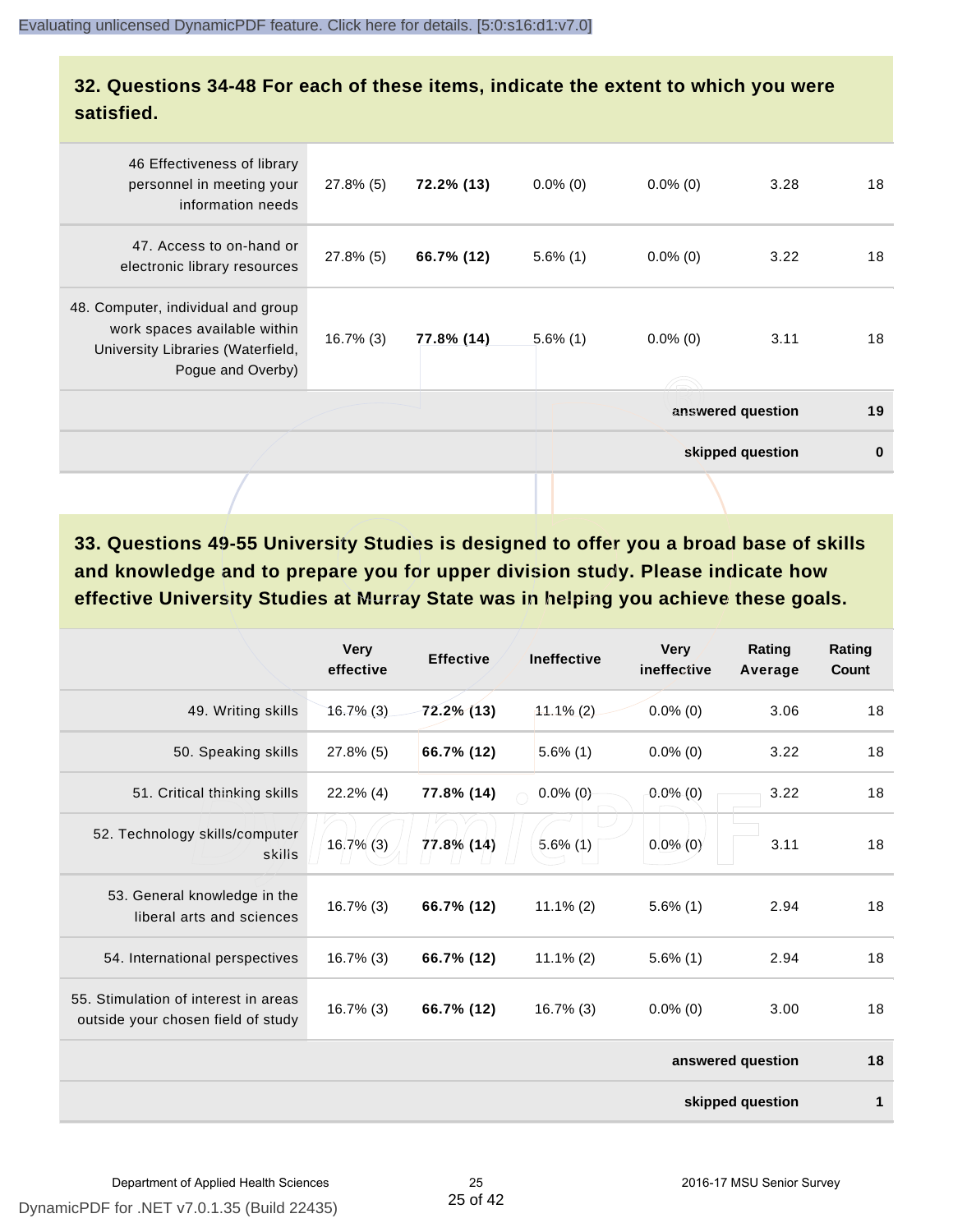**34. Questions 56-89For each of these services, activities or programs that you used, please indicate the extent to which you were satisfied that they met your needs. For those that you did not use, mark the "Did Not Use" option.**

|                                                                                    | <b>Very</b><br>satisfied | <b>Satisfied</b> | <b>Dissatisfied</b> | <b>Very</b><br>dissatisfied | <b>Did</b><br><b>Not</b><br><b>Use</b> | Rating<br>Average | Rating<br>Count |
|------------------------------------------------------------------------------------|--------------------------|------------------|---------------------|-----------------------------|----------------------------------------|-------------------|-----------------|
| 56. African-American/Multicultural<br><b>Student Services</b>                      | $5.9\%$ (1)              | $17.6\%$ (3)     | $0.0\%$ (0)         | $0.0\%$ (0)                 | 76.5%<br>(13)                          | 3.25              | 17              |
| 57. Blackboard/Canvas                                                              | 17.6%<br>(3)             | 82.4%<br>(14)    | $0.0\%$ (0)         | $0.0\%$ (0)                 | 0.0%<br>(0)                            | 3.18              | 17              |
| 58. Career Services Office                                                         | 17.6%<br>(3)             | 41.2%<br>(7)     | $0.0\%$ (0)         | $0.0\%$ (0)                 | 41.2%<br>(7)                           | 3.30              | 17              |
| 59. Cultural programming and<br>activities                                         | $5.9\%$ (1)              | $23.5\%$ (4)     | $0.0\%$ (0)         | $0.0\%$ (0)                 | 70.6%<br>(12)                          | 3.20              | 17              |
| 60. Degree audit (MAP report)                                                      | 23.5%<br>(4)             | 64.7%<br>(11)    | $0.0\%$ (0)         | $0.0\%$ (0)                 | 11.8%<br>(2)                           | 3.27              | 17              |
| 61. Financial Aid Office customer<br>service                                       | 17.6%<br>(3)             | 52.9%<br>(9)     | $0.0\%$ (0)         | $0.0\%$ (0)                 | 29.4%<br>(5)                           | 3.25              | 17              |
| 62. Dining Services                                                                | 11.8%<br>(2)             | 82.4%<br>(14)    | $5.9\%$ (1)         | $0.0\%$ (0)                 | 0.0%<br>(0)                            | 3.06              | 17              |
| 63. Graduation Office                                                              | 17.6%<br>(3)             | 58.8%<br>(10)    | $0.0\%$ (0)         | $0.0\%$ (0)                 | 23.5%<br>(4)                           | 3.23              | 17              |
| 64. Greek life and activities                                                      | 35.3%<br>(6)             | 41.2%<br>(7)     | $0.0\%$ (0)         | $0.0\%$ (0)                 | 23.5%<br>(4)                           | 3.46              | 17              |
| 65. Health Services                                                                | 23.5%<br>(4)             | 58.8%<br>(10)    | $0.0\%$ (0)         | $0.0\%$ (0)                 | 17.6%<br>(3)                           | 3.29              | 17              |
| 66. Honor Societies/Departmental<br><b>Clubs/Special Interest</b><br>Organizations | 23.5%<br>(4)             | 47.1%<br>(8)     | $0.0\%$ (0)         | $0.0\%$ (0)                 | 29.4%<br>(5)                           | 3.33              | 17              |
| 67. International programs and<br>activities                                       | 11.8%<br>(2)             | 29.4% (5)        | $0.0\%$ (0)         | $0.0\%$ (0)                 | 58.8%<br>(10)                          | 3.29              | 17              |
|                                                                                    |                          |                  |                     |                             |                                        | answered question | 17              |
|                                                                                    |                          |                  |                     |                             |                                        | skipped question  | $\mathbf{2}$    |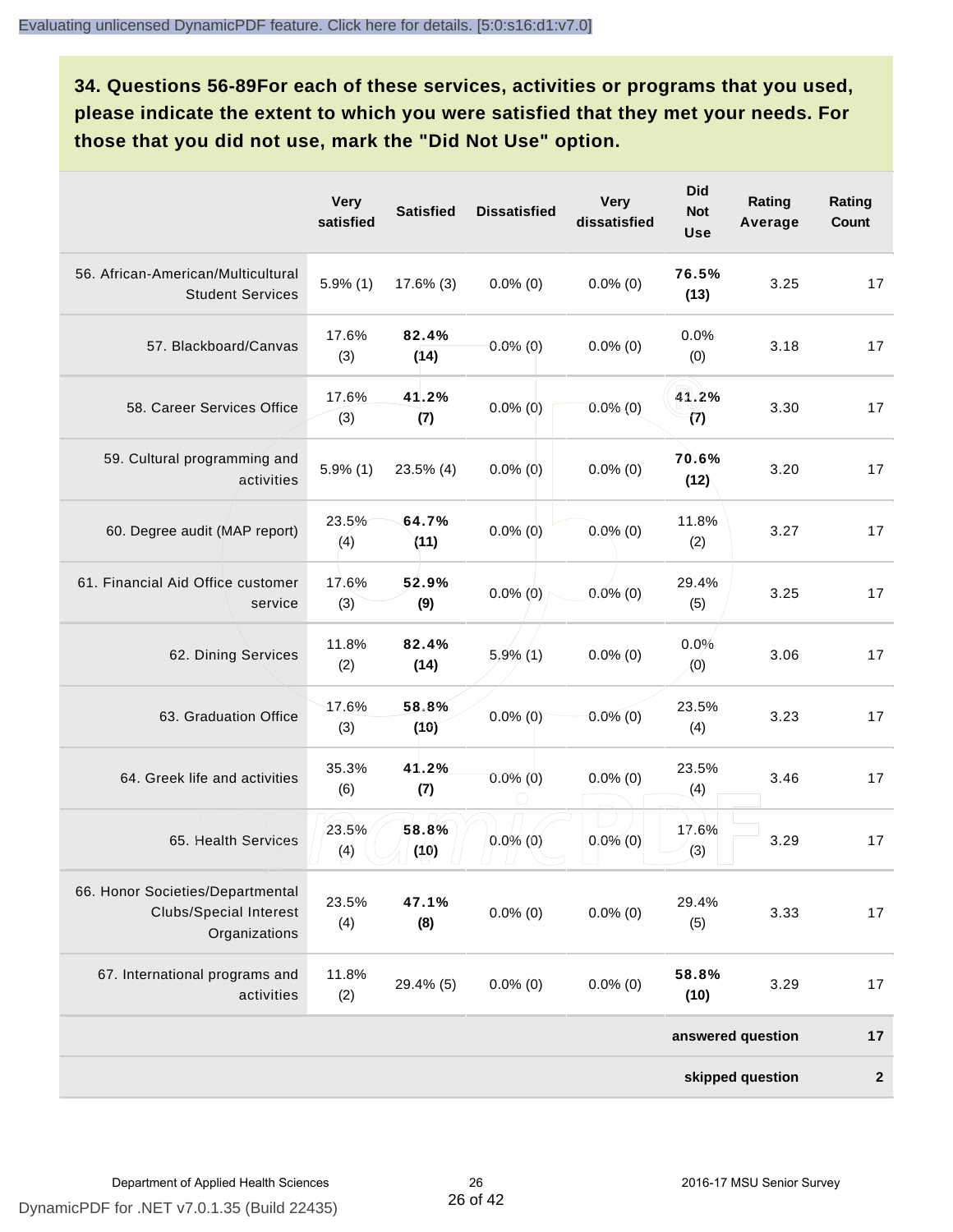**34. Questions 56-89For each of these services, activities or programs that you used, please indicate the extent to which you were satisfied that they met your needs. For those that you did not use, mark the "Did Not Use" option.**

| 68. International student support<br>services                    | 11.8%<br>(2) | 17.6% (3)     | $0.0\%$ (0)  | $0.0\%$ (0) | 70.6%<br>(12)     | 3.40 | 17           |
|------------------------------------------------------------------|--------------|---------------|--------------|-------------|-------------------|------|--------------|
| 69. Internet and wireless access<br>for study and research needs | 18.8%<br>(3) | 68.8%<br>(11) | $12.5\%$ (2) | $0.0\%$ (0) | 0.0%<br>(0)       | 3.06 | 16           |
| 70. Intramural Sports and<br>Recreation                          | 29.4%<br>(5) | 52.9%<br>(9)  | $0.0\%$ (0)  | $0.0\%$ (0) | 17.6%<br>(3)      | 3.36 | 17           |
| 71. LGBT programs                                                | $0.0\%$ (0)  | $11.8\%$ (2)  | $5.9\%$ (1)  | $0.0\%$ (0) | 82.4%<br>(14)     | 2.67 | 17           |
| 72. Lowry Center/Developmental<br>courses and tutoring           | $5.9\%$ (1)  | 29.4% (5)     | $0.0\%$ (0)  | $0.0\%$ (0) | 64.7%<br>(11)     | 3.17 | 17           |
| 73. Library                                                      | 17.6%<br>(3) | 70.6%<br>(12) | $5.9\%$ (1)  | $0.0\%$ (0) | 5.9%<br>(1)       | 3.13 | 17           |
| 74. MSU web site                                                 | 11.8%<br>(2) | 88.2%<br>(15) | $0.0\%$ (0)  | $0.0\%$ (0) | 0.0%<br>(0)       | 3.12 | 17           |
| 75. NCAA Sports                                                  | $5.9\%$ (1)  | 35.3% (6)     | $0.0\%$ (0)  | $0.0\%$ (0) | 58.8%<br>(10)     | 3.14 | 17           |
| 76. Online courses that are not<br><b>Blackboard or Canvas</b>   | $5.9\%$ (1)  | 35.3% (6)     | $0.0\%$ (0)  | $0.0\%$ (0) | 58.8%<br>(10)     | 3.14 | 17           |
| 77. Public Safety/Security<br>Services                           | 17.6%<br>(3) | 64.7%<br>(11) | $0.0\%$ (0)  | $0.0\%$ (0) | 17.6%<br>(3)      | 3.21 | 17           |
| 78. Registration through myGate                                  | 17.6%<br>(3) | 82.4%<br>(14) | $0.0\%$ (0)  | $0.0\%$ (0) | 0.0%<br>(0)       | 3.18 | 17           |
| 79. Residential College<br>programming and activities            | $5.9\%$ (1)  | 52.9%<br>(9)  | $5.9\%$ (1)  | $0.0\%$ (0) | 35.3%<br>(6)      | 3.00 | $17$         |
| 80. Scholarships/grants/student<br>employment                    | 17.6%<br>(3) | 70.6%<br>(12) | $5.9\%$ (1)  | $0.0\%$ (0) | 5.9%<br>(1)       | 3.13 | 17           |
| 81. Services for non-traditional<br>students                     | $5.9\%$ (1)  | 17.6% (3)     | $0.0\%$ (0)  | $0.0\%$ (0) | 76.5%<br>(13)     | 3.25 | 17           |
|                                                                  |              |               |              |             | answered question |      | 17           |
|                                                                  |              |               |              |             | skipped question  |      | $\mathbf{2}$ |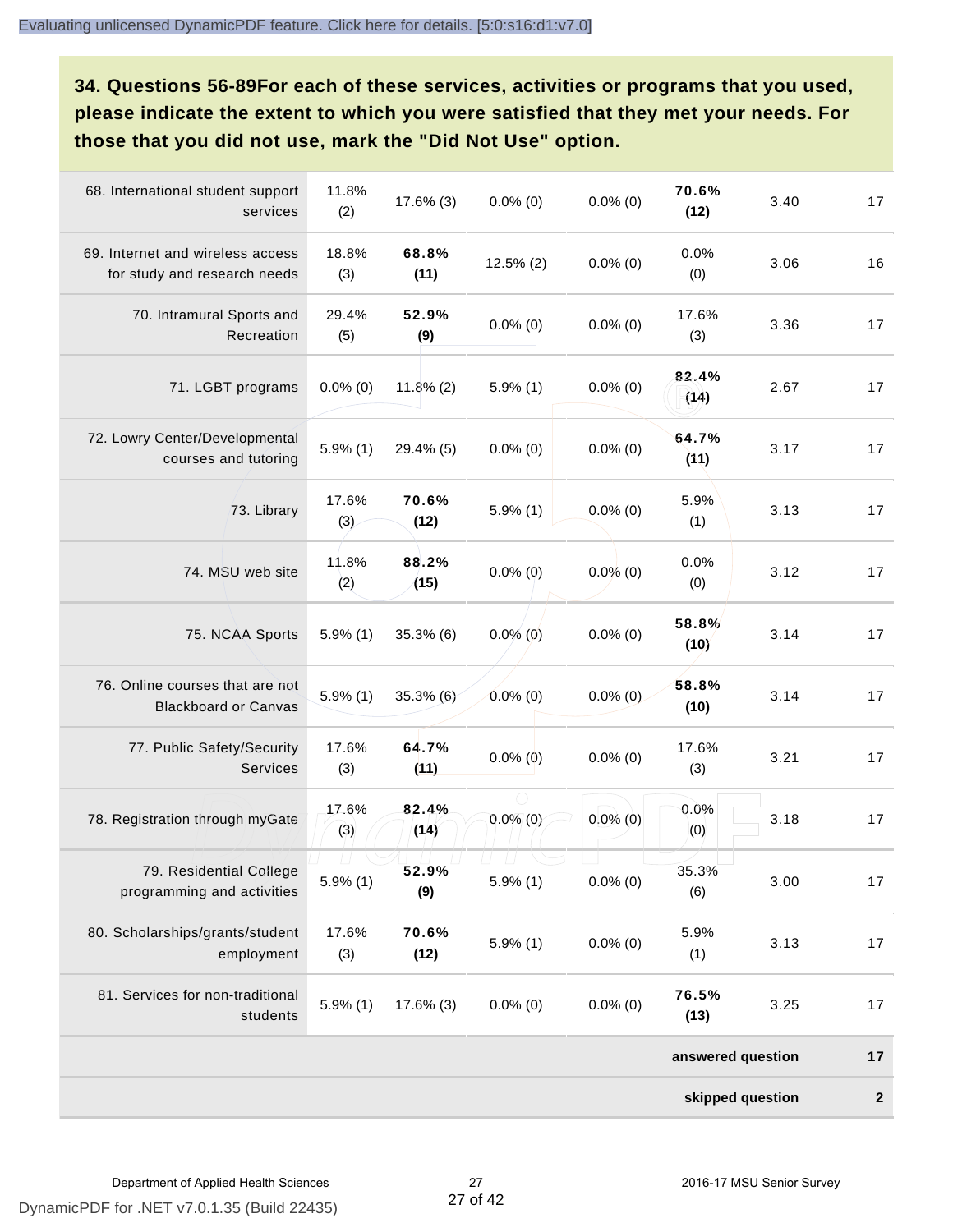**34. Questions 56-89For each of these services, activities or programs that you used, please indicate the extent to which you were satisfied that they met your needs. For those that you did not use, mark the "Did Not Use" option.**

| 82. Student Disability Services<br>(SDS) | 17.6%<br>(3) | $11.8\%$ (2)  | $0.0\%$ (0)  | $0.0\%$ (0) | 70.6%<br>(12)     | 3.60 | 17 |
|------------------------------------------|--------------|---------------|--------------|-------------|-------------------|------|----|
| 83. Transcript requests                  | 17.6%<br>(3) | 70.6%<br>(12) | $11.8\%$ (2) | $0.0\%$ (0) | 0.0%<br>(0)       | 3.06 | 17 |
| 84. Student Support Services<br>(SSS)    | $5.9\%$ (1)  | 29.4% (5)     | $0.0\%$ (0)  | $0.0\%$ (0) | 64.7%<br>(11)     | 3.17 | 17 |
| 85. Transfer Center                      | 11.8%<br>(2) | 52.9%<br>(9)  | $0.0\%$ (0)  | $0.0\%$ (0) | 35.3%<br>(6)      | 3.18 | 17 |
| 86. University Counseling Services       | $5.9\%$ (1)  | $17.6\%$ (3)  | $5.9\%$ (1)  | $0.0\%$ (0) | 70.6%<br>(12)     | 3.00 | 17 |
| 87. Veteran Services                     | $5.9\%$ (1)  | $11.8\%$ (2)  | $0.0\%$ (0)  | $0.0\%$ (0) | 82.4%<br>(14)     | 3.33 | 17 |
| 88. Wellness Center                      | 47.1%<br>(8) | 52.9%<br>(9)  | $0.0\%$ (0)  | $0.0\%$ (0) | 0.0%<br>(0)       | 3.47 | 17 |
| 89. Women's Center                       | $5.9\%$ (1)  | $11.8\%$ (2)  | $0.0\%$ (0)  | $0.0\%$ (0) | 82.4%<br>(14)     | 3.33 | 17 |
|                                          |              |               |              |             | answered question |      | 17 |

**skipped question 2**

DynamicPDF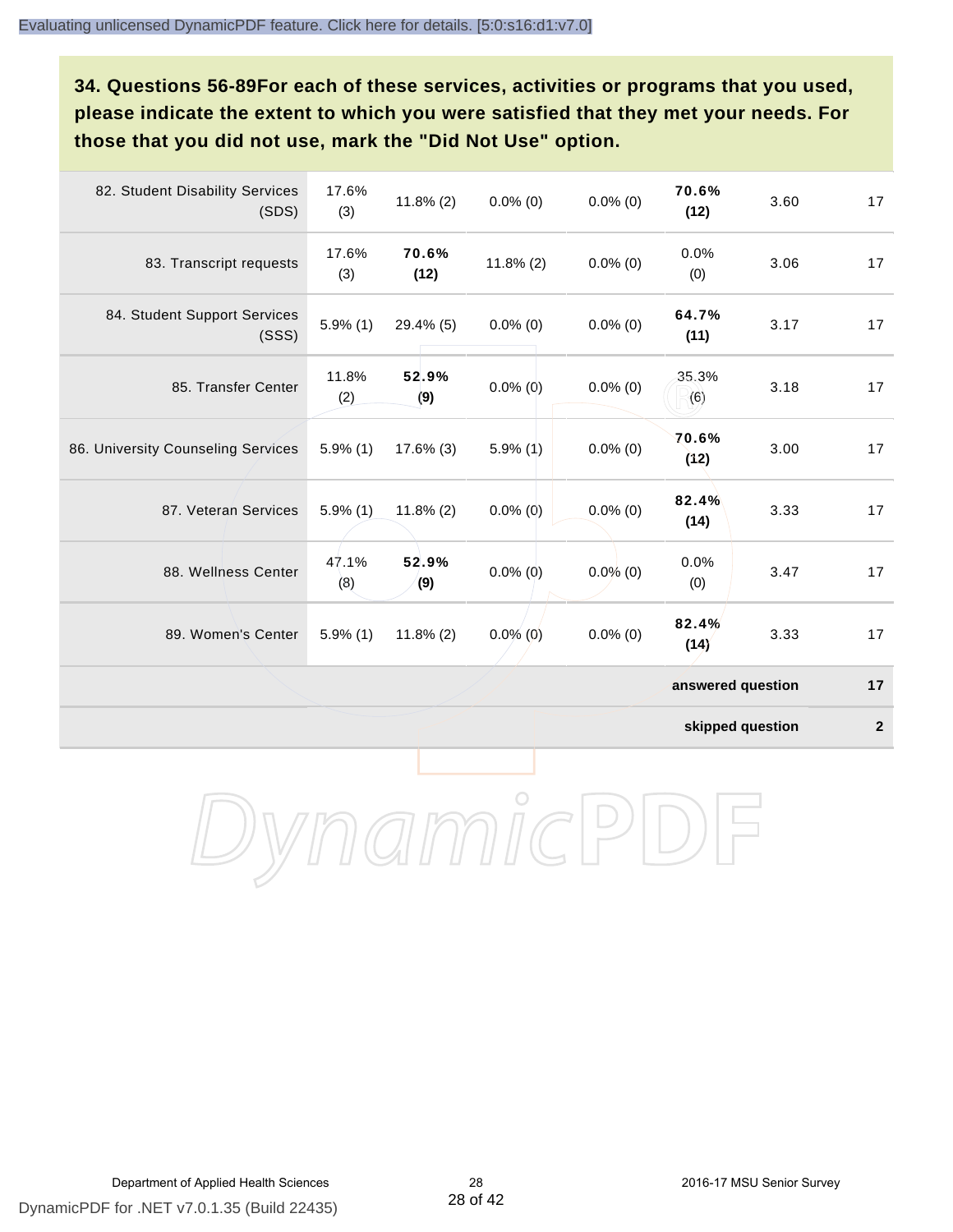#### **35. 90. To what extent did you participate in Residential College activities?**

|                     | Response<br>Percent  | Response<br>Count |
|---------------------|----------------------|-------------------|
| Did not participate | 23.5%                | $\overline{4}$    |
| Frequently          | 5.9%                 | $\mathbf{1}$      |
| <b>Occasionally</b> | 41.2%                | $\bf 7$           |
| Seldom              | 29.4%                | $\sqrt{5}$        |
|                     | answered question    | $17$              |
|                     | skipped question     | $\overline{2}$    |
|                     | mamicPi<br>$\bigcup$ |                   |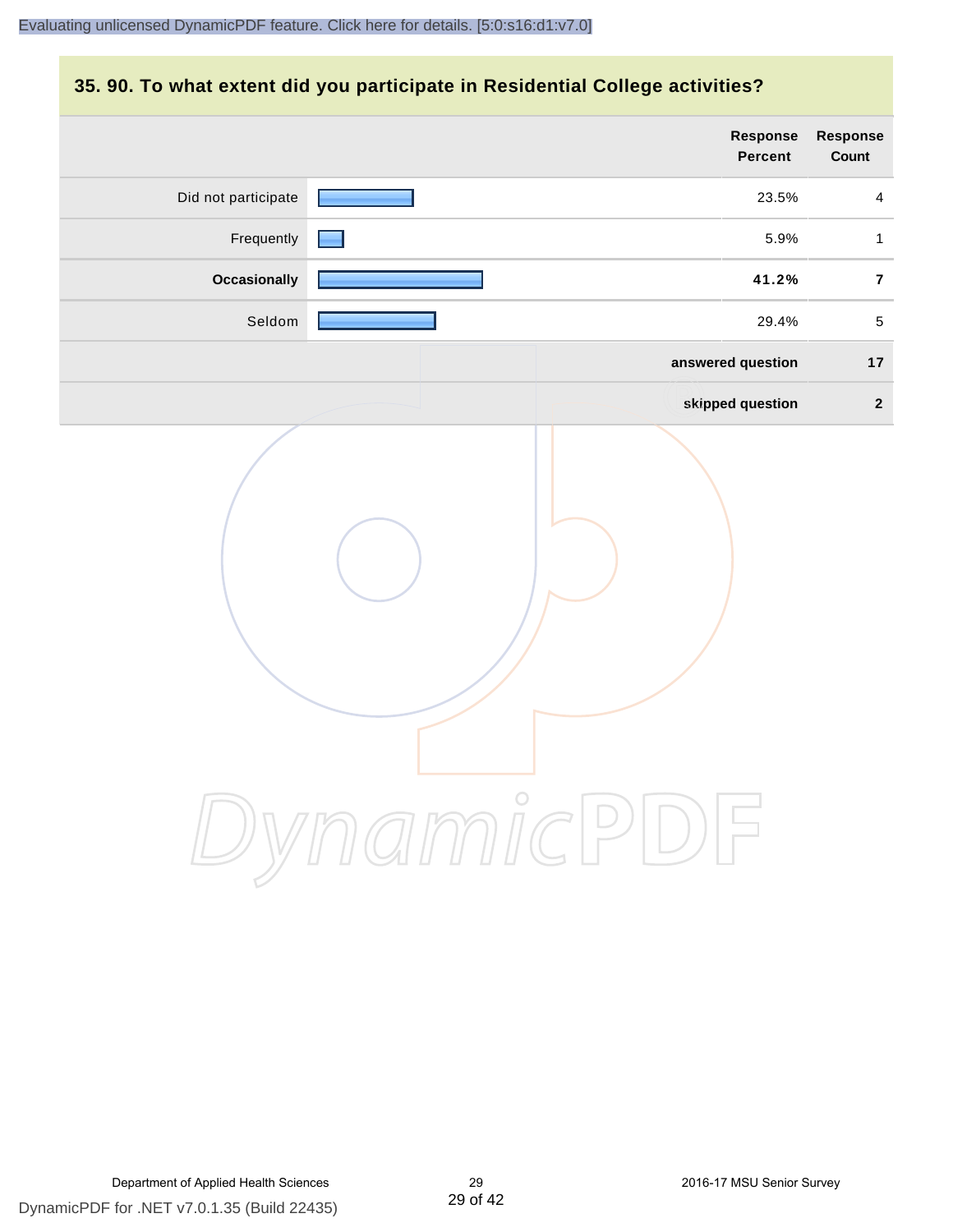#### **35. 90. To what extent did you participate in Residential College activities?**

#### **36. 91. Which phrase best describes your opinion of Residential Colleges?**

|                                           |  | <b>Response</b><br><b>Percent</b> | <b>Response</b><br>Count |
|-------------------------------------------|--|-----------------------------------|--------------------------|
| Not familiar with Residential<br>Colleges |  | 11.8%                             | 2                        |
| Very positive                             |  | 17.6%                             | 3                        |
| Positive                                  |  | 58.8%                             | 10                       |
| Negative                                  |  | 11.8%                             | $\overline{2}$           |
| Very negative                             |  | 0.0%                              | $\mathbf 0$              |
|                                           |  | answered question                 | 17                       |
|                                           |  | skipped question                  | $\overline{2}$           |

# **37. 92. When you graduate how many times will you have studied abroad during your university career?**

|               | Response<br>Percent   | <b>Response</b><br>Count |
|---------------|-----------------------|--------------------------|
| <b>None</b>   | T.<br>$\sim$<br>76.5% | 13                       |
| One           | 23.5%                 | $\overline{4}$           |
| Two           | 0.0%                  | 0                        |
| Three or more | 0.0%                  | 0                        |
|               | answered question     | 17                       |
|               | skipped question      | $\mathbf{2}$             |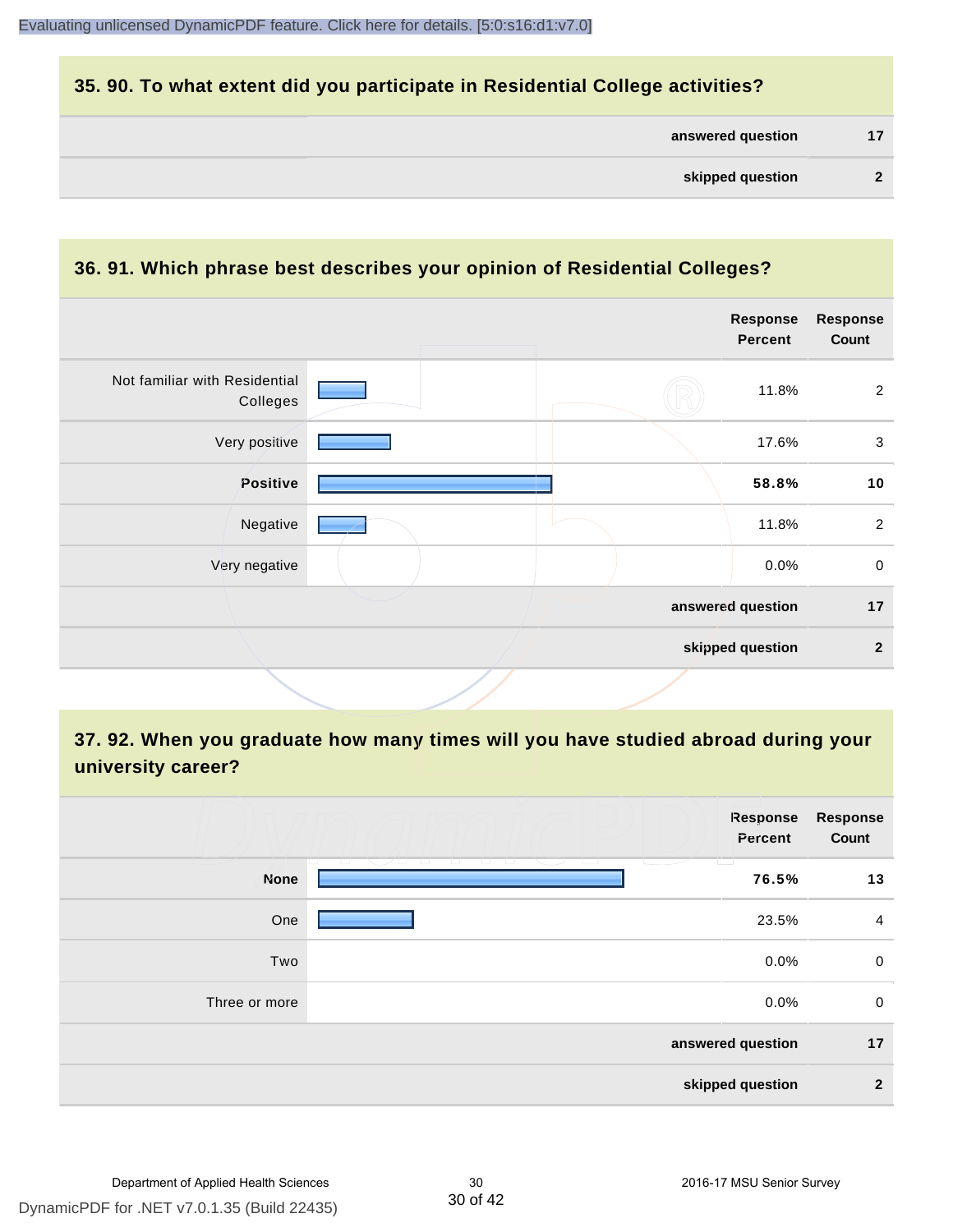# **38. Questions 93-102 The University has formulated ten desired "Characteristics of the Murray State University Graduate." Please indicate how effective your MSU experience was in enhancing your abilities in each area.**

|                                                                                                                                                                      | <b>Very</b><br>effective | <b>Effective</b> | <b>Ineffective</b> | <b>Very</b><br>ineffective | Rating<br>Average | Rating<br>Count |
|----------------------------------------------------------------------------------------------------------------------------------------------------------------------|--------------------------|------------------|--------------------|----------------------------|-------------------|-----------------|
| 93. Engage in mature,<br>independent and creative thought<br>and express that thought<br>effectively in oral and written<br>communication;                           | 37.5% (6)                | 62.5% (10)       | $0.0\%$ (0)        | $0.0\%$ (0)                | 3.38              | 16              |
| 94. Understand and apply the<br>critical and scientific<br>methodologies that academic<br>disciplines employ to discover<br>knowledge and ascertain its<br>validity; | 43.8% (7)                | 56.3% (9)        | $0.0\%$ (0)        | $0.0\%$ (0)                | 3.44              | 16              |
| 95. Apply sound standards of<br>information gathering, analysis<br>and evaluation to reach logical<br>decisions;                                                     | 43.8% (7)                | 56.3% (9)        | $0.0\%$ (0)        | $0.0\%$ (0)                | 3.44              | 16              |
| 96. Understand the roles and<br>applications of science and<br>technology in the solution of the<br>problems of a changing world;                                    | 37.5% (6)                | 62.5% (10)       | $0.0\%$ (0)        | $0.0\%$ (0)                | 3.38              | 16              |
| 97. Demonstrate a critical<br>understanding of the world's<br>historical, literary, philosophical<br>and artistic traditions;                                        | $31.3\%$ (5)             | 68.8% (11)       | $0.0\%$ (0)        | $0.0\%$ (0)                | 3.31              | 16              |
| 98. Understand the dynamics of<br>cultural diversity, of competing<br>economic and political systems,<br>and of complex moral and ethical<br>issues;                 | 43.8% (7)                | 56.3% (9)        | $0.0\%$ (0)        | $0.0\%$ (0)                | 3.44              | 16              |
| 99. Understand the nature of and<br>engage in ethical behavior and<br>responsible citizenship;                                                                       | 37.5% (6)                | 62.5% (10)       | $0.0\%$ (0)        | $0.0\%$ (0)                | 3.38              | 16              |
|                                                                                                                                                                      |                          |                  |                    |                            | answered question | 16              |
|                                                                                                                                                                      |                          |                  |                    |                            | skipped question  | 3               |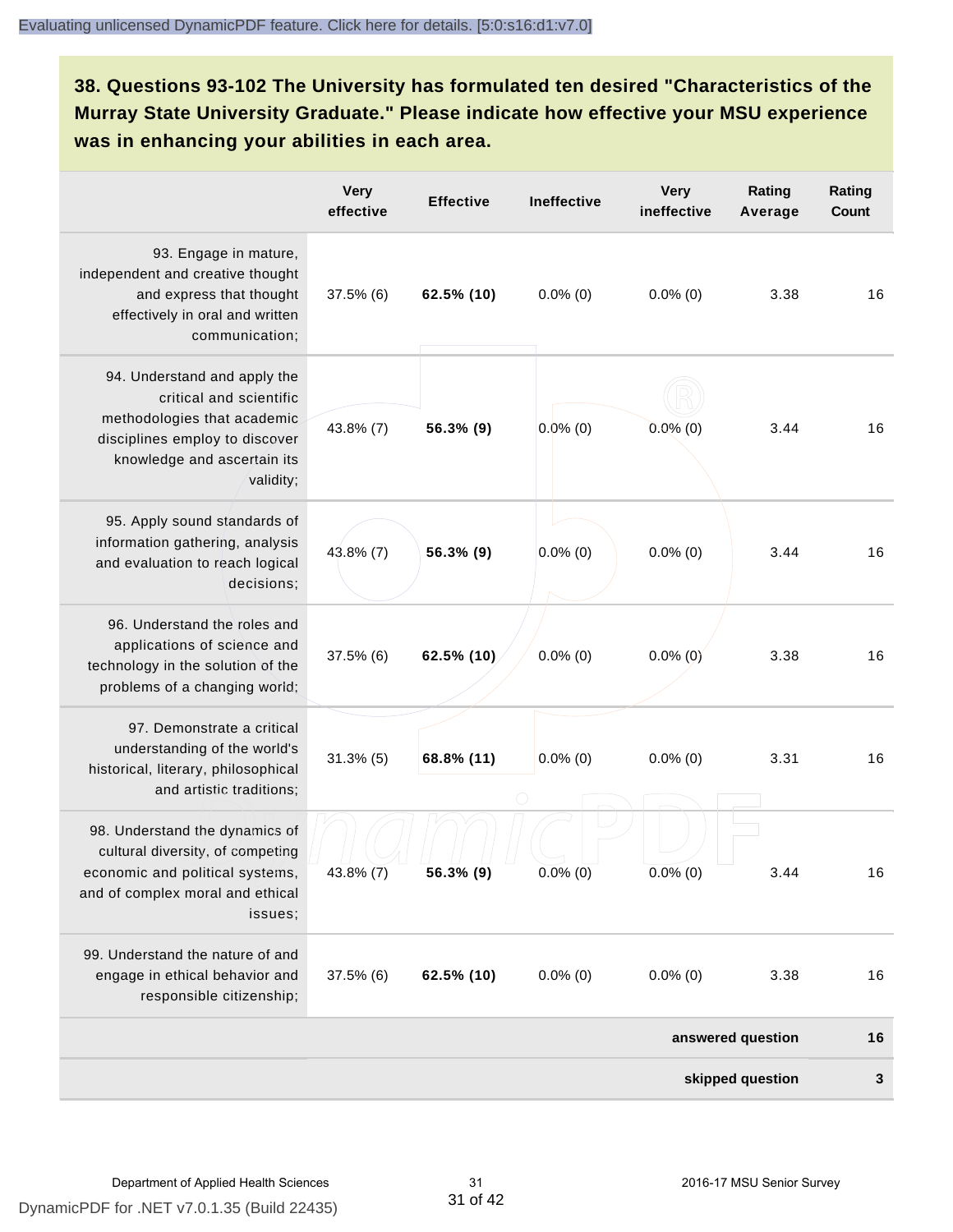# **38. Questions 93-102 The University has formulated ten desired "Characteristics of the Murray State University Graduate." Please indicate how effective your MSU experience was in enhancing your abilities in each area.**

| 100. Understand the importance of<br>the behaviors necessary to<br>maintain a healthy lifestyle; | 43.8% (7) | 56.3% (9) | $0.0\%$ (0) | $0.0\%$ (0)               | 3.44              | 16           |
|--------------------------------------------------------------------------------------------------|-----------|-----------|-------------|---------------------------|-------------------|--------------|
| 101. Demonstrate mastery of a<br>chosen field of study;                                          | 43.8% (7) | 56.3% (9) | $0.0\%$ (0) | $0.0\%$ (0)               | 3.44              | 16           |
| 102. Value intellectual pursuit and<br>continuous learning in a changing<br>world.               | 43.8% (7) | 56.3% (9) | $0.0\%$ (0) | $0.0\%$ (0)<br>$\sqrt{2}$ | 3.44              | 16           |
|                                                                                                  |           |           |             |                           | answered question | 16           |
|                                                                                                  |           |           |             |                           | skipped question  | $\mathbf{3}$ |
|                                                                                                  |           |           |             |                           |                   |              |
|                                                                                                  |           |           |             |                           |                   |              |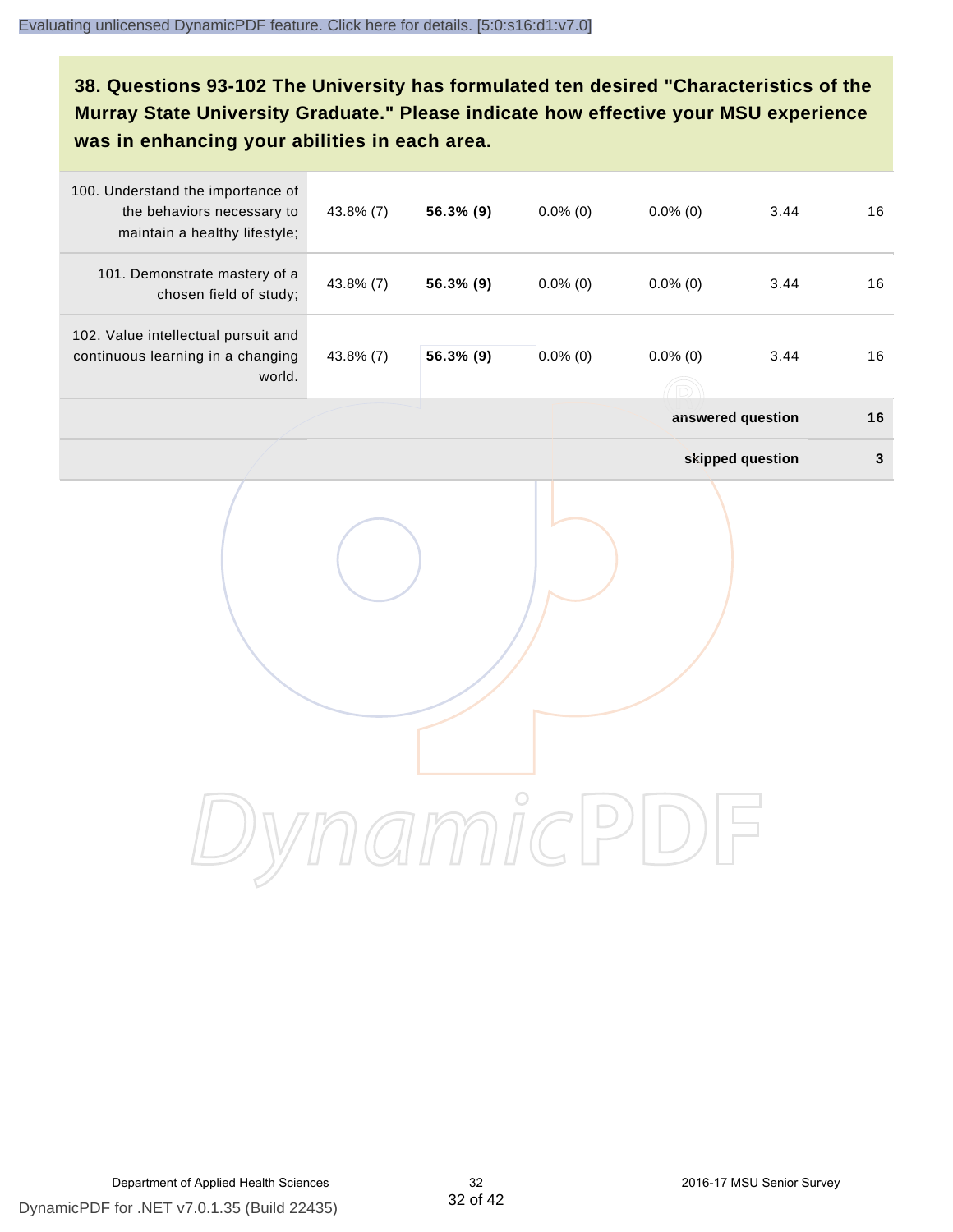#### **39. 103. What do you expect to do after you graduate?**

|                                                        | <b>Response</b><br><b>Percent</b> | <b>Response</b><br><b>Count</b> |
|--------------------------------------------------------|-----------------------------------|---------------------------------|
| I am unsure of my immediate<br>plans.                  | 0.0%                              | $\mathbf 0$                     |
| I will look for a job.                                 | 17.6%                             | $\mathbf{3}$                    |
| I will continue working in the<br>position I now have. | 0.0%                              | $\pmb{0}$                       |
| I will work at a position I recently<br>accepted.      | 0.0%                              | $\mathbf 0$                     |
| I will do additional undergraduate<br>work.            | 5.9%                              | $\mathbf{1}$                    |
| I will go to graduate school.                          | 58.8%                             | 10                              |
| I will go to law school.                               | 0.0%                              | $\pmb{0}$                       |
| I will go to medical school.                           | 0.0%                              | $\pmb{0}$                       |
| I will go to other professional<br>school.             | 17.6%                             | $\mathbf{3}$                    |
| I will not work or attend school.                      | 0.0%                              | $\pmb{0}$                       |
|                                                        | answered question                 | 17                              |
|                                                        | skipped question                  | $\overline{\mathbf{2}}$         |

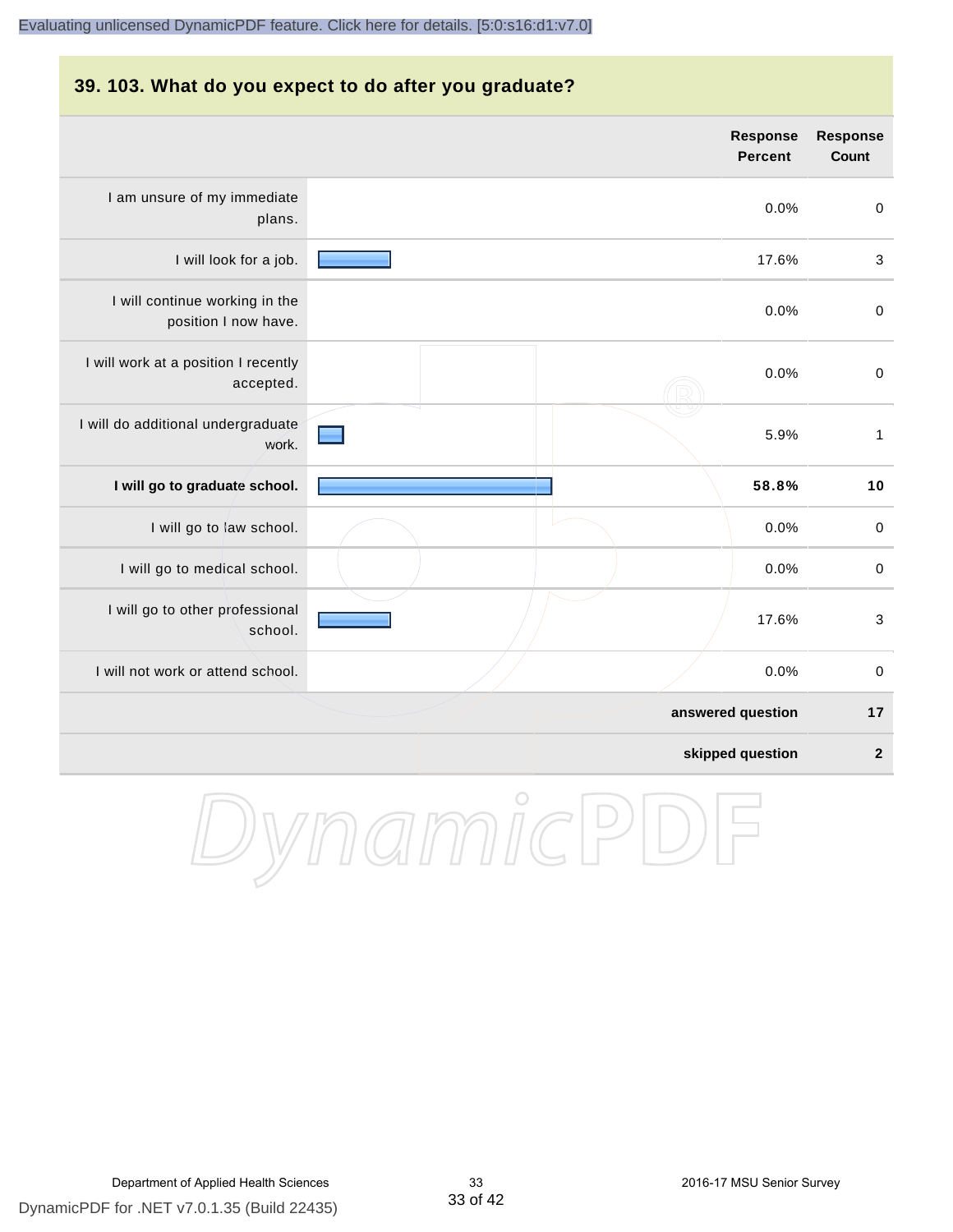# **39. 103. What do you expect to do after you graduate? answered question 17 skipped question 2**

### **40. 104. If you are already employed, how closely related is your job to your field of study?**

|                     |                               | <b>Response</b><br><b>Percent</b> | <b>Response</b><br>Count |
|---------------------|-------------------------------|-----------------------------------|--------------------------|
| Extremely close     |                               | 0.0%                              | $\mathbf 0$              |
| Somewhat close      |                               | 23.5%                             | $\overline{4}$           |
| Somewhat different  |                               | 0.0%                              | $\pmb{0}$                |
| Extremely different |                               | 5.9%                              | 1                        |
| I cannot determine  |                               | 0.0%                              | $\mathbf 0$              |
| Does not apply      |                               | 70.6%                             | 12                       |
|                     |                               | answered question                 | 17                       |
|                     |                               | skipped question                  | $\mathbf{2}$             |
|                     | $\gamma$ // )) // (( $\sim$ ) |                                   |                          |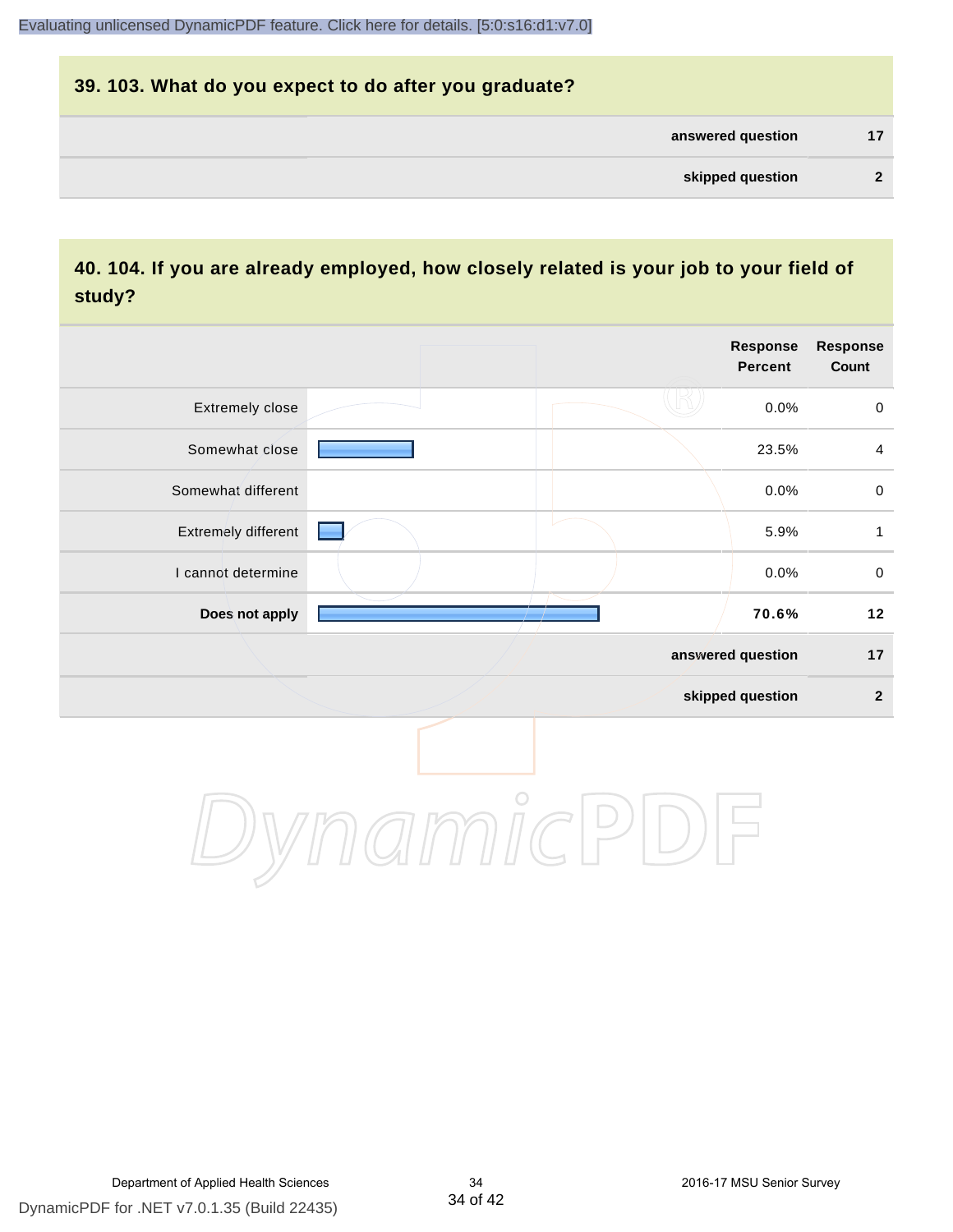# **41. 105. If you intend to work full-time, what do you expect your salary to be?**

|                     |         | Response<br>Percent | Response<br>Count       |
|---------------------|---------|---------------------|-------------------------|
| Above \$75,000      |         | 0.0%                | $\pmb{0}$               |
| \$65,000 - \$75,000 |         | 0.0%                | $\pmb{0}$               |
| \$55,000 - \$64,999 | ٠       | 5.9%                | $\mathbf{1}$            |
| \$45,000 - \$54,999 |         | 5.9%                | $\mathbf{1}$            |
| \$35,000 - \$44,999 |         | 17.6%               | $\sqrt{3}$              |
| \$25,000 - \$34,999 |         | 0.0%                | $\pmb{0}$               |
| Below \$25,000      |         | 11.8%               | $\sqrt{2}$              |
| Does not apply      |         | 58.8%               | $10$                    |
|                     |         | answered question   | $17$                    |
|                     |         | skipped question    | $\overline{\mathbf{2}}$ |
|                     | $\circ$ |                     |                         |
|                     |         |                     |                         |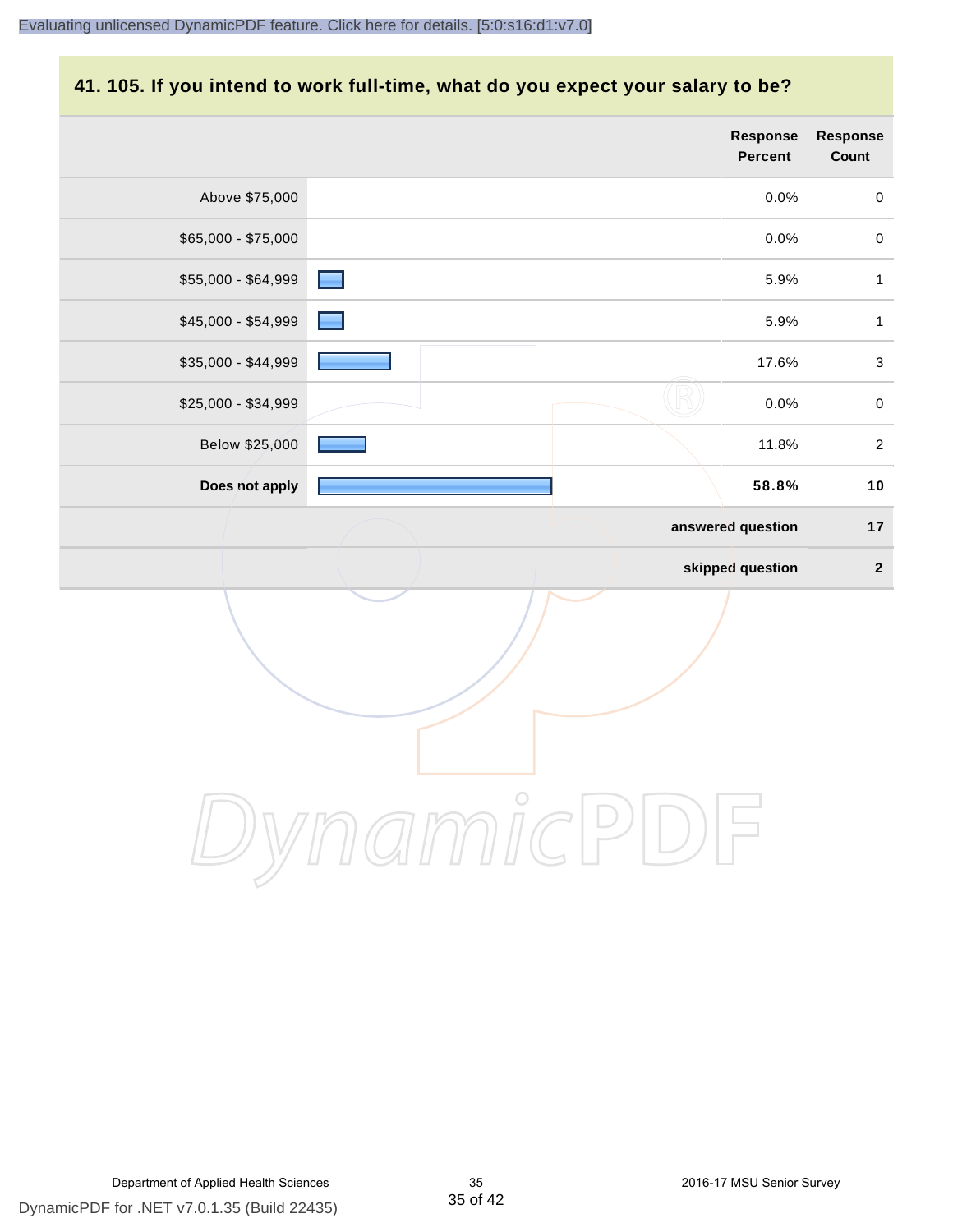#### **41. 105. If you intend to work full-time, what do you expect your salary to be?**

| answered question |  |
|-------------------|--|
|                   |  |

## **42. 106. If you intend to continue your education, please indicate which statement best describes the institution you will attend.**

| <b>Murray State University</b><br>0.0%<br>41.2%<br>University/College in Kentucky<br><b>University/College outside</b><br>47.1%<br>Kentucky<br>11.8%<br>Does not apply<br>answered question |  | <b>Response</b><br><b>Percent</b> | <b>Response</b><br>Count |
|---------------------------------------------------------------------------------------------------------------------------------------------------------------------------------------------|--|-----------------------------------|--------------------------|
|                                                                                                                                                                                             |  |                                   | 0                        |
|                                                                                                                                                                                             |  |                                   | 7                        |
|                                                                                                                                                                                             |  |                                   | 8                        |
|                                                                                                                                                                                             |  |                                   | $\overline{2}$           |
|                                                                                                                                                                                             |  |                                   | 17                       |
| skipped question                                                                                                                                                                            |  |                                   | $\mathbf{2}$             |

#### **43. 107. "I would recommend Murray State University to a prospective student."**

| <b>Response</b><br>Count | Response<br>Percent |                                                                           |                       |
|--------------------------|---------------------|---------------------------------------------------------------------------|-----------------------|
| 9                        | 52.9%<br>Ħ          |                                                                           | <b>Strongly agree</b> |
| $\overline{7}$           | 41.2%               | 727<br>$\overline{\phantom{a}}$<br>$\top$<br>$\sqrt{2}$<br>$\overline{a}$ | Agree                 |
| 1                        | 5.9%                | <b>Contract Contract Contract</b>                                         | Disagree              |
| 0                        | 0.0%                |                                                                           | Strongly disagree     |
| 17                       | answered question   |                                                                           |                       |
| $\overline{2}$           | skipped question    |                                                                           |                       |
|                          |                     |                                                                           |                       |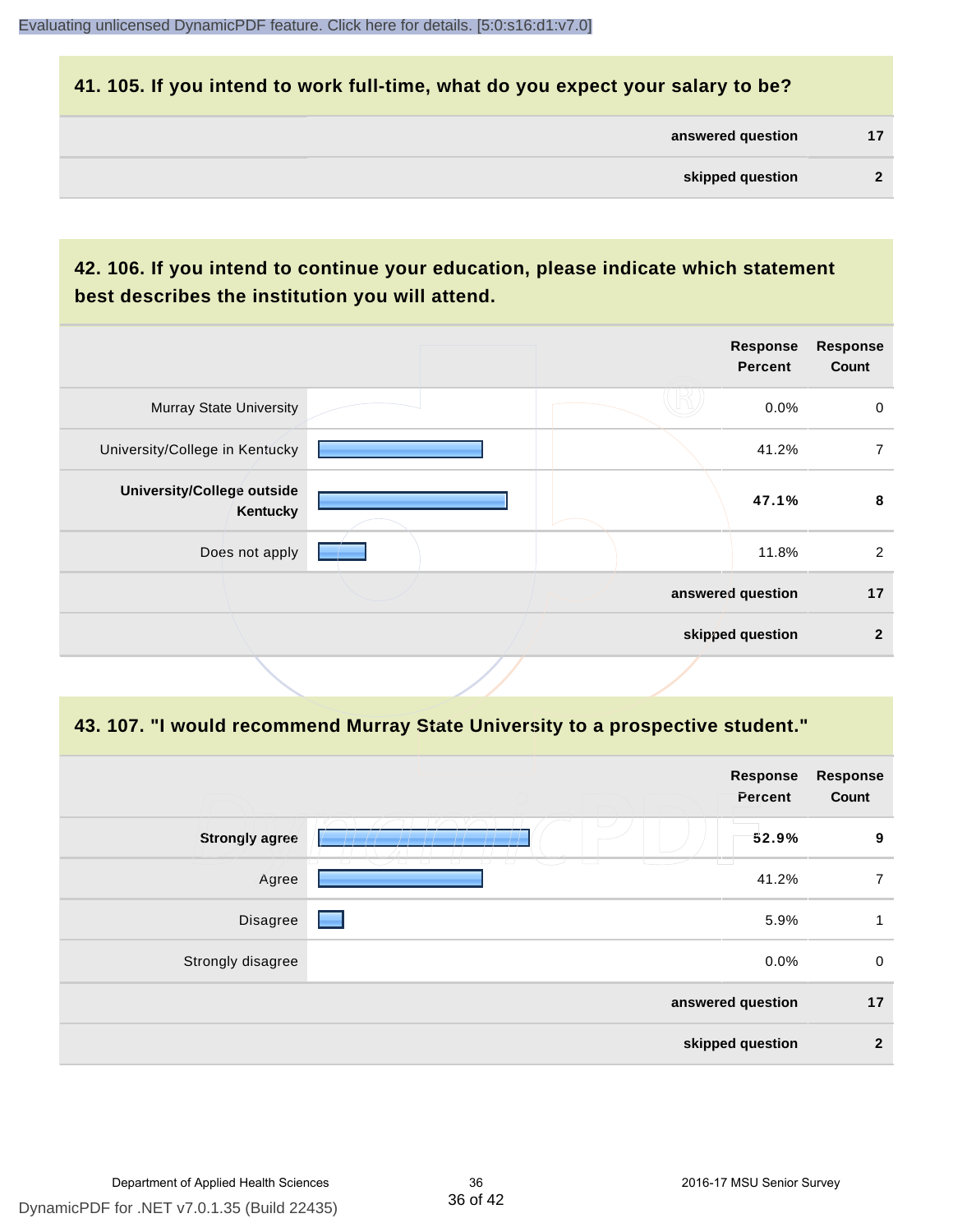| 44. Feedback:     |                   |
|-------------------|-------------------|
|                   | Response<br>Count |
|                   | $\mathbf 0$       |
| answered question | $\mathbf 0$       |
| skipped question  | 19                |

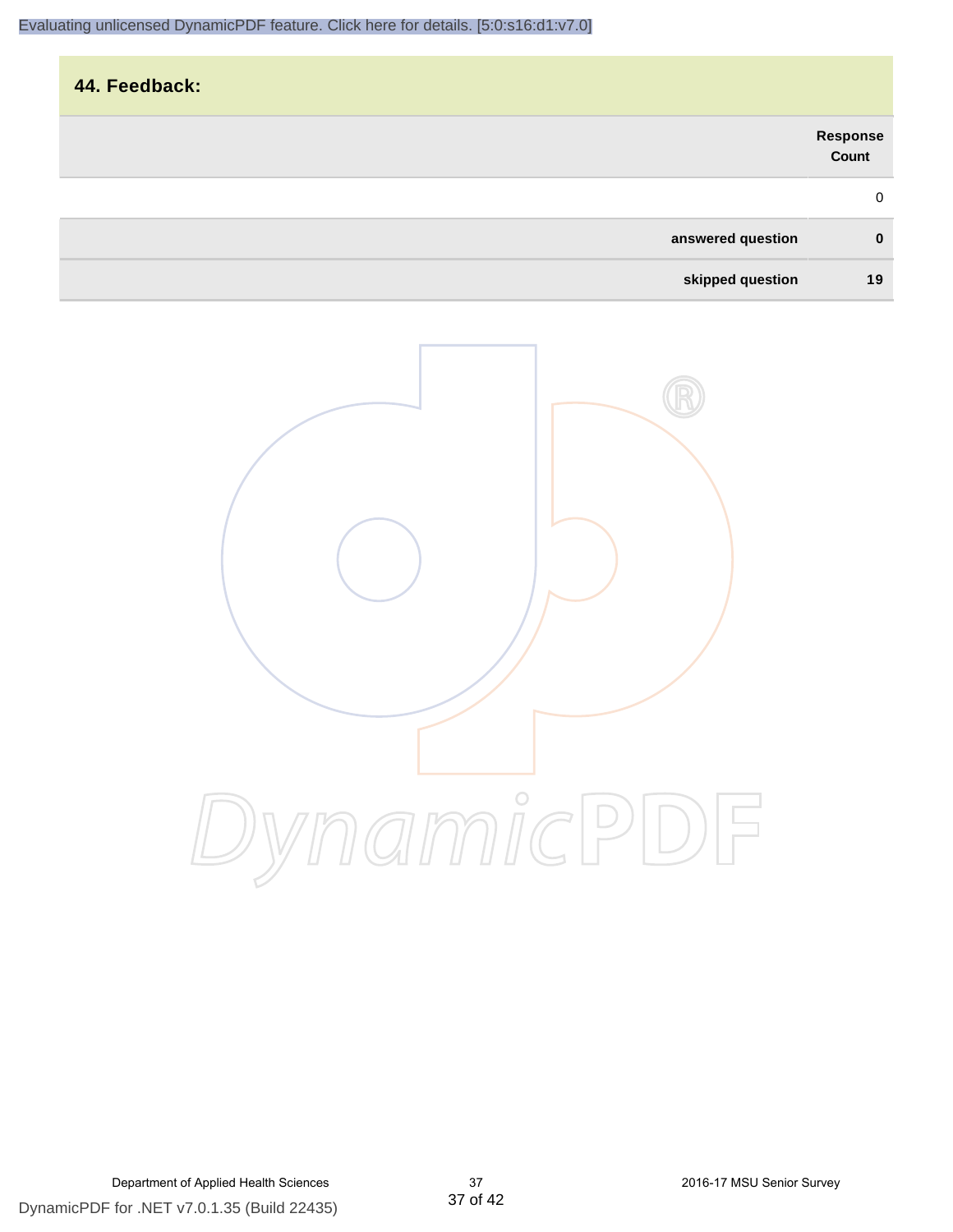|                                                 |  | <b>Response</b><br><b>Percent</b> | <b>Response</b><br>Count |
|-------------------------------------------------|--|-----------------------------------|--------------------------|
| Accounting                                      |  | 0.0%                              | $\mathbf 0$              |
| Advertising                                     |  | 0.0%                              | $\mathbf 0$              |
| <b>Business Administration</b><br>(associate's) |  | 0.0%                              | $\mathbf 0$              |
| <b>Business Administration</b><br>(bachelor's)  |  | 0.0%                              | $\pmb{0}$                |
| <b>Business GIS (certificate)</b>               |  | 0.0%                              | $\,0\,$                  |
| <b>Computer Information Systems</b>             |  | 0.0%                              | $\pmb{0}$                |
| <b>Computer Science</b>                         |  | 0.0%                              | $\pmb{0}$                |
| Economics                                       |  | 0.0%                              | $\mathbf 0$              |
| Finance                                         |  | 0.0%                              | $\mathbf 0$              |
| <b>Graphic Communications Media</b>             |  | 0.0%                              | $\mathbf 0$              |
| <b>International Business</b>                   |  | 0.0%                              | $\pmb{0}$                |
| Journalism                                      |  | 0.0%                              | $\pmb{0}$                |
| Management                                      |  | 0.0%                              | $\pmb{0}$                |
| Marketing                                       |  | 0.0%                              | $\pmb{0}$                |
| Organizational Communication                    |  | 0.0%                              | $\pmb{0}$                |
| <b>Public Relations</b>                         |  | 0.0%                              | $\pmb{0}$                |
| <b>Television Production</b>                    |  | 0.0%                              | $\pmb{0}$                |
| <b>Telecommunications Systems</b><br>Mgmt       |  | 0.0%                              | $\pmb{0}$                |
|                                                 |  | answered question                 | $\pmb{0}$                |
| skipped question                                |  | 19                                |                          |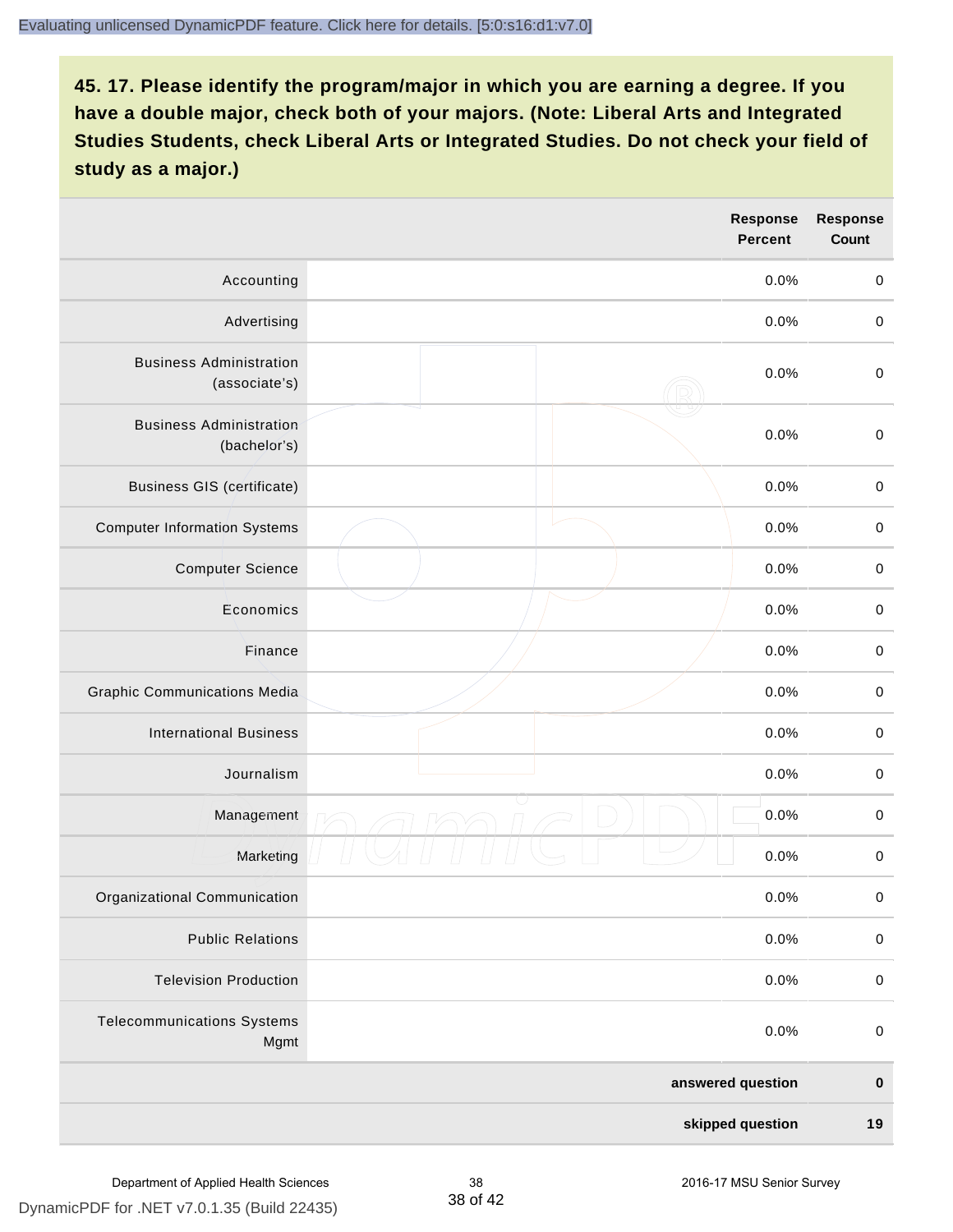| <b>Career &amp; Technical Education</b><br>(associate's) |  | 0.0%              | $\pmb{0}$   |
|----------------------------------------------------------|--|-------------------|-------------|
| <b>Career &amp; Technical Education</b><br>(bachelor's)  |  | 0.0%              | $\pmb{0}$   |
| <b>Criminal Justice</b>                                  |  | 0.0%              | $\,0\,$     |
| <b>Elementary School Education</b>                       |  | 0.0%              | $\mathbf 0$ |
| Health & Physical Education                              |  | 0.0%              | $\pmb{0}$   |
| Interdisciplinary Early Childhood<br>Education           |  | 0.0%              | $\pmb{0}$   |
| Learning & Behavior Disorders                            |  | 0.0%              | $\,0\,$     |
| Middle School Education                                  |  | 0.0%              | $\mathbf 0$ |
| <b>Recreation &amp; Leisure Services</b>                 |  | 0.0%              | $\mathbf 0$ |
| Social Work                                              |  | 0.0%              | $\pmb{0}$   |
| Youth & Nonprofit Leadership                             |  | 0.0%              | $\,0\,$     |
| Art                                                      |  | 0.0%              | $\,0\,$     |
| Creative Writing (BFA)                                   |  | 0.0%              | $\mathbf 0$ |
| English                                                  |  | 0.0%              | $\mathbf 0$ |
| English Education (TESOL)                                |  | 0.0%              | 0           |
| Philosophy                                               |  | 0.0%              | 0           |
| <b>International Affairs</b>                             |  | 0.0%              | $\mathbf 0$ |
| <b>Political Science</b>                                 |  | 0.0%              | $\mathbf 0$ |
| <b>Public Administration</b>                             |  | 0.0%              | $\mathbf 0$ |
|                                                          |  | answered question | $\pmb{0}$   |
| skipped question                                         |  |                   | 19          |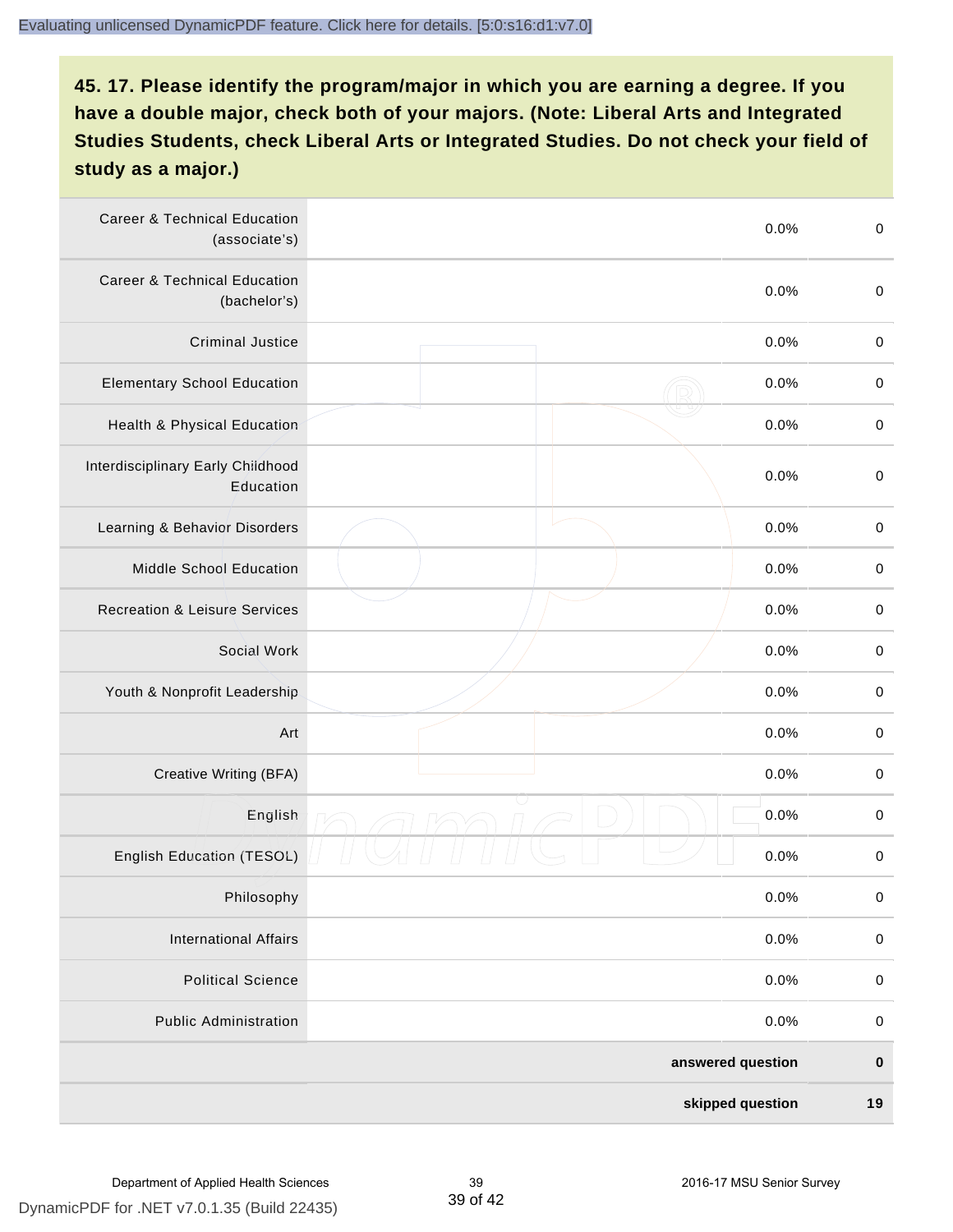| Sociology                                     | 0.0%               | $\mathbf 0$         |
|-----------------------------------------------|--------------------|---------------------|
| History                                       | 0.0%               | $\mathbf 0$         |
| <b>Liberal Arts</b>                           | 0.0%               | $\mathbf 0$         |
| French                                        | 0.0%               | $\pmb{0}$           |
| German                                        | 0.0%               | $\mathbf 0$         |
| Japanese                                      | 0.0%               | $\mathbf 0$         |
| Spanish                                       | 0.0%               | $\mathbf 0$         |
| Music                                         | 0.0%               | $\mathbf 0$         |
| <b>Music Business</b>                         | 0.0%               | $\pmb{0}$           |
| Psychology                                    | 0.0%               | $\mathbf 0$         |
| Theatre                                       | 0.0%               | $\mathbf 0$         |
| Biology                                       | 0.0%               | $\mathbf 0$         |
| Wildlife & Conservation Biology               | 0.0%               | $\mathbf 0$         |
| Chemistry                                     | 0.0%               | $\pmb{0}$           |
| <b>Applied Physics</b>                        | 0.0%<br>$\bigcirc$ | $\mathbf 0$         |
| <b>Engineering Physics</b>                    | 0.0%               | $\mathbf 0$         |
| Physics                                       | 0.0%               | $\mathsf{O}\xspace$ |
| Geosciences                                   | 0.0%               | $\mathbf 0$         |
| Civil Engineering Technology<br>(associate's) | 0.0%               | $\pmb{0}$           |
| Civil Engineering Technology<br>(bachelor's)  | 0.0%               | $\mathbf 0$         |
|                                               | answered question  | $\pmb{0}$           |
| skipped question                              |                    | 19                  |